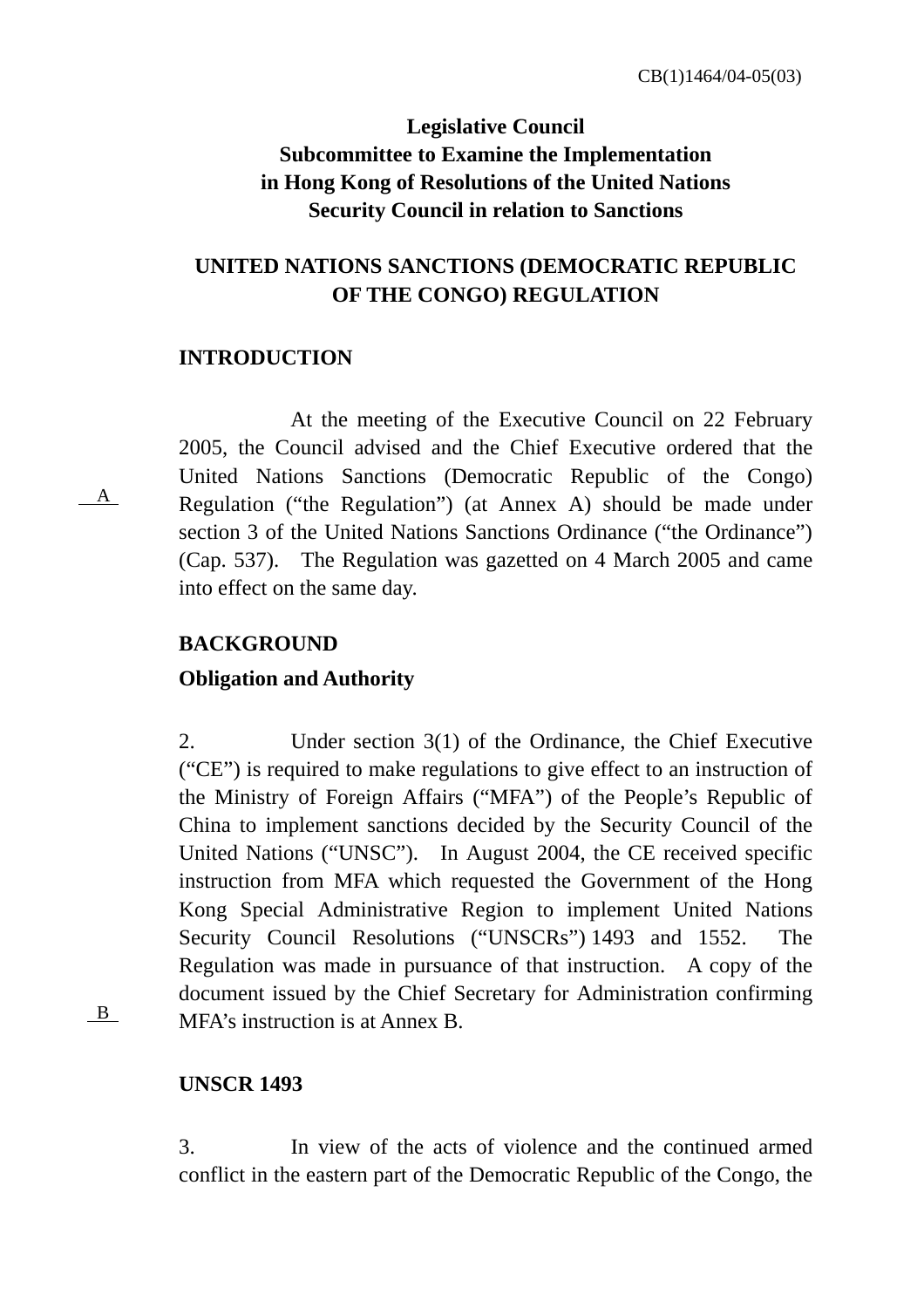UNSC adopted Resolution 1493 (at Annex C) on 28 July 2003 in which it decided, inter alia, that:  $\overline{C}$ 

- (a) all Member States shall, for an initial period of 12 months from the adoption of UNSCR 1493, take the necessary measures to prevent the direct or indirect supply, sale or transfer of arms and any related material from their territories or by their nationals, or using their flag vessels or aircraft, to all foreign and Congolese armed groups and militias operating in the territory of North and South Kivu and of Ituri, and to groups not party to the Global and All Inclusive Agreement on the Transition in the Democratic Republic of the Congo ("the Agreement"), in the Democratic Republic of the Congo (paragraph 20 of UNSCR 1493);
- (b) all Member States shall, for an initial period of 12 months from the adoption of UNSCR 1493, take the necessary measures to prevent the provision of any assistance, advice or training related to military activities to all foreign and Congolese armed groups and militias operating in the territory of North and South Kivu and of Ituri, and to groups not party to the Agreement, in the Democratic Republic of the Congo (paragraph 20 of UNSCR 1493);
- (c) the measures imposed by paragraph 20 of UNSCR 1493 shall not apply to certain circumstances (paragraph 21 of UNSCR 1493); and
- (d) the UNSC will review the position and decide whether to continue the sanctions at the end of the initial 12 months (paragraph 22 of UNSCR 1493).

4. The sanctions imposed under UNSCR 1493 expired on 27 July 2004.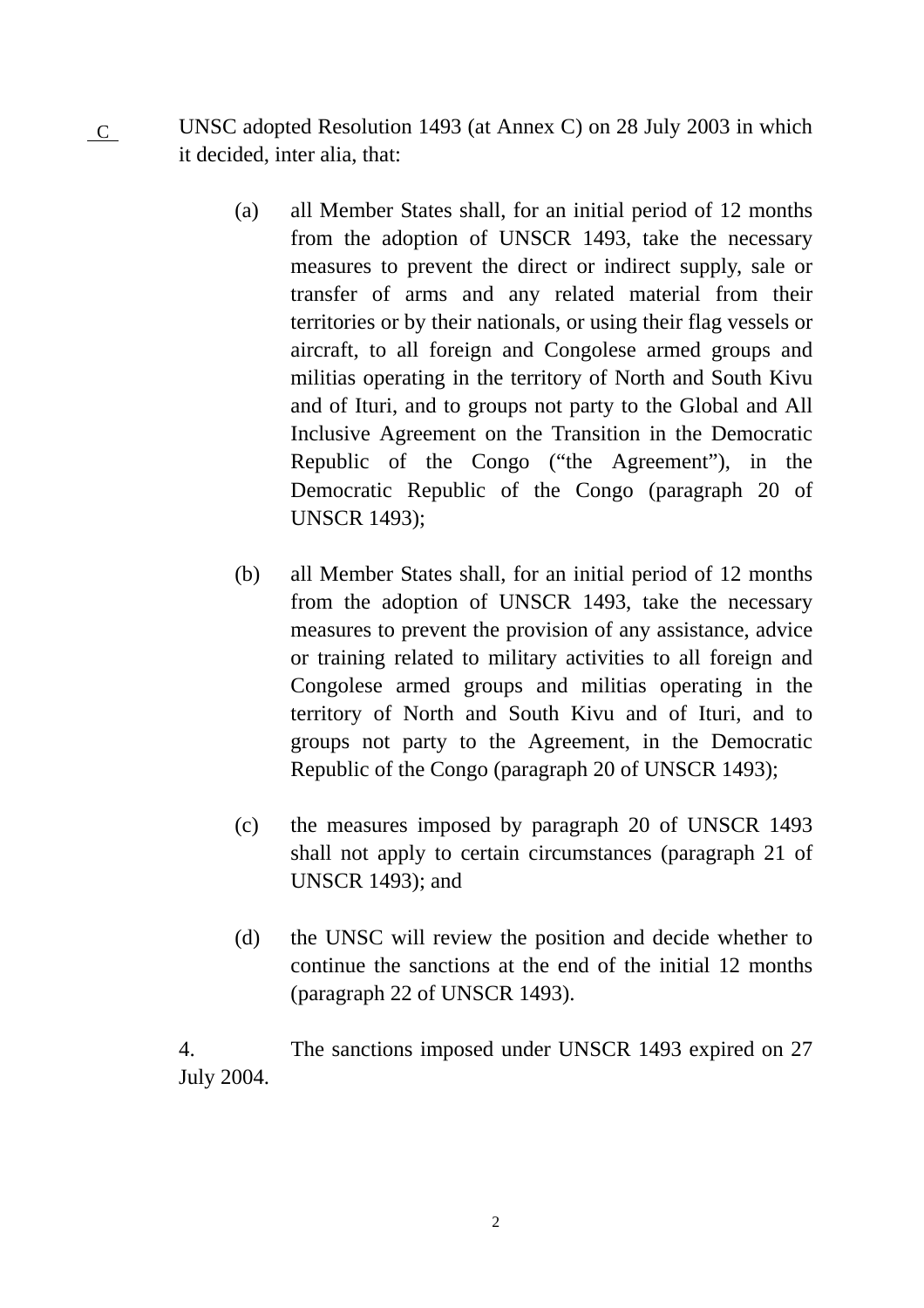## **UNSCR 1552**

5. On 27 July 2004, Resolution 1552 was adopted by the UNSC which decided, inter alia, to renew the provisions of paragraphs 20 to 22 of UNSCR 1493 until 31 July 2005. A copy of UNSCR 1552 is at Annex D. In August 2004, we received instruction from the MFA to implement UNSCRs 1493 and 1552 in the Hong Kong Special Administrative Region.

## **THE REGULATION**

6. The Regulation implements sanctions decided under UNSCR 1493 as renewed by UNSCR 1552. The main provisions are –

- (a) sections 3 to 6 which provide for prohibition against supply, delivery and carriage of arms and related material to persons connected with Congo;
- (b) section 7 which provides for prohibition against provision to persons connected with Congo of advice, assistance or training related to military activities;
- (c) sections 8 and 9 which provide for the granting of a licence for the supply, delivery or carriage of arms and related material, or provision of advice, assistance or training related to military activities, where the exceptions provided for in paragraph 21 of UNSCR 1493 are satisfied; and
- (d) sections 12 to 23 which provide for the enforcement powers.

7. In line with UNSCR 1552, the Regulation will expire on 31 July 2005.

## **RELATED MATTER**

8. Between receipt of MFA's instruction and the making of the Regulation, some of the sanctions imposed under UNSCR 1493 as renewed by UNSCR 1552 were implemented through existing law.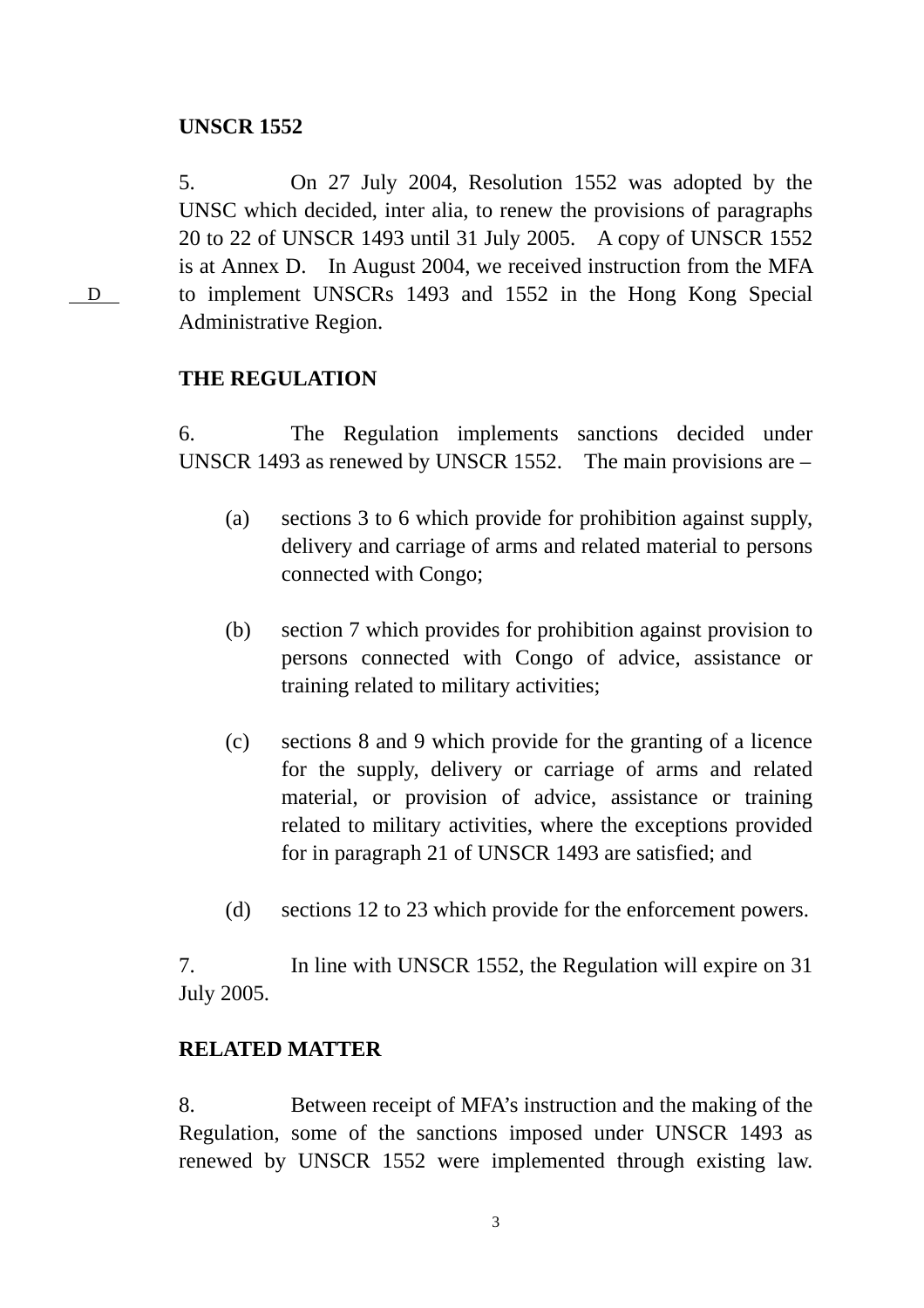For example, in respect of prohibition against supply, sale or transfer of arms and related material (paragraph 3(a) above), Regulation 2 of the Import and Export (Strategic Commodities) Regulations (Cap. 60G) provides that no one should import or export an article specified in Schedule 1 to the Regulations except under and in accordance with an import or export licence issued by the Director-General of Trade and Industry. The Trade and Industry Department maintains import and export control on strategic commodities including munitions items, chemical and biological weapons and their precursors, nuclear materials and equipment, and dual-use goods that are capable to be developed into weapons of mass destruction.

## **ADVICE SOUGHT**

9. Members are invited to note the implementation of UNSCRs 1493 and 1552 by the Regulation.

## **Commerce, Industry and Technology Bureau May 2005**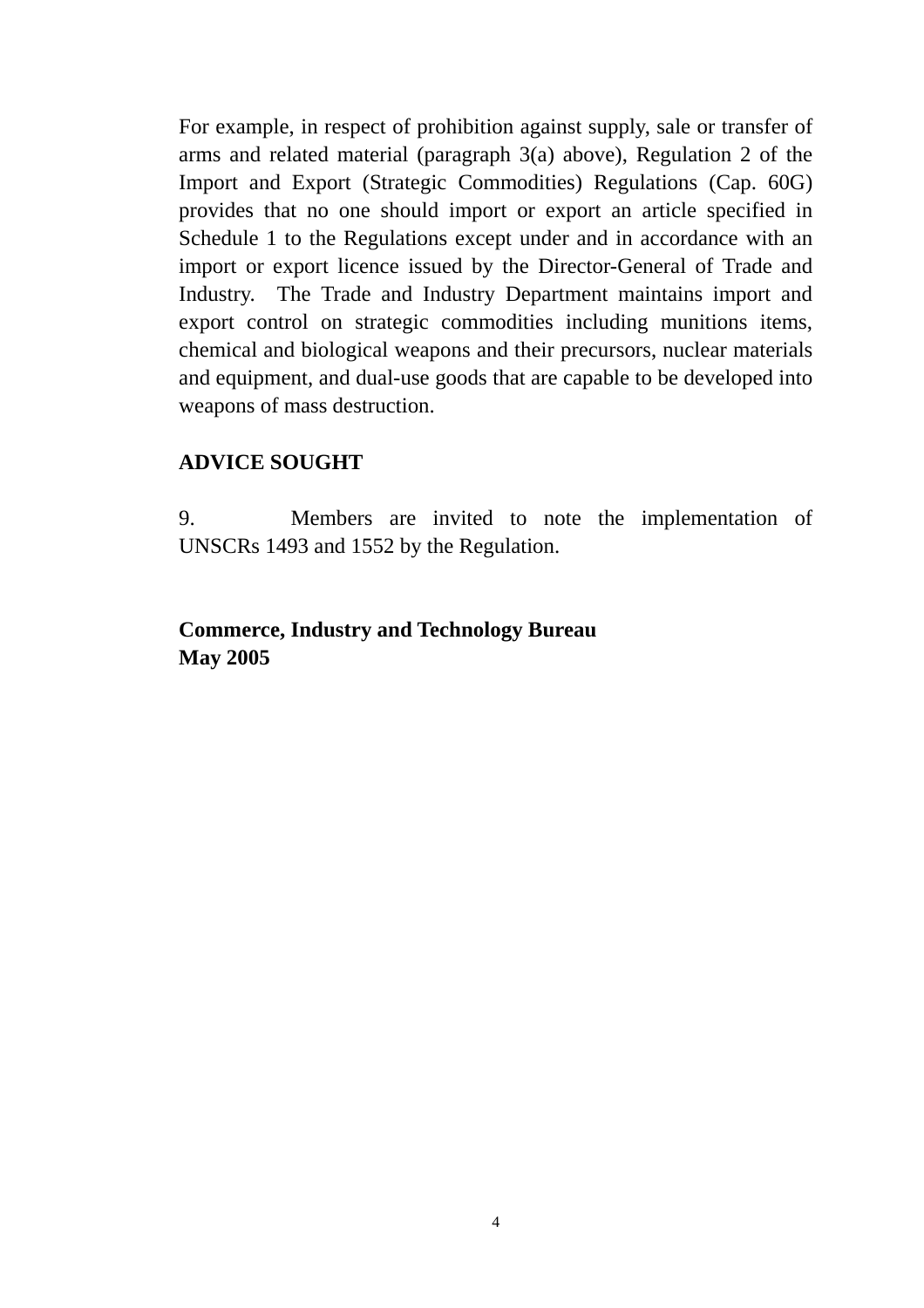|            | L. S. NO. 2 TO GAZETTE NO. 9/2005 | L.N. 27 of 2005 | - RI61 |
|------------|-----------------------------------|-----------------|--------|
| 27 of 2005 |                                   |                 |        |

# UNITED NATIONS SANCTIONS (DEMOCRATIC REPUBLIC<br>OF THE CONGO) REGULATION

 $\label{eq:2} \frac{1}{\sqrt{2}}\int_{\mathbb{R}^3} \frac{1}{\sqrt{2}}\left(\frac{1}{\sqrt{2}}\right)^2 \frac{1}{\sqrt{2}}\left(\frac{1}{\sqrt{2}}\right)^2 \frac{1}{\sqrt{2}}\left(\frac{1}{\sqrt{2}}\right)^2.$ 

 $L.N.$ 

# **CONTENTS**

| Section |            | Page |       |
|---------|------------|------|-------|
|         | 1 Duration |      | -RI67 |

## PART 1

# PRELIMINARY

| بالشد |  |  |
|-------|--|--|
|       |  |  |

## PART<sub>2</sub>

## **PROHIBITIONS**

# Supply and delivery of goods

| 3. Prohibition against supply and delivery of certain goods to |  |
|----------------------------------------------------------------|--|
|                                                                |  |

# **Carriage of goods**

| 5. Prohibition against carriage of certain goods to persons    |  |
|----------------------------------------------------------------|--|
| 6. Offences in respect of carriage of certain goods to persons |  |

## Provision of advice, assistance or training

| Prohibition against provision of certain advice, assistance or |  |
|----------------------------------------------------------------|--|
|                                                                |  |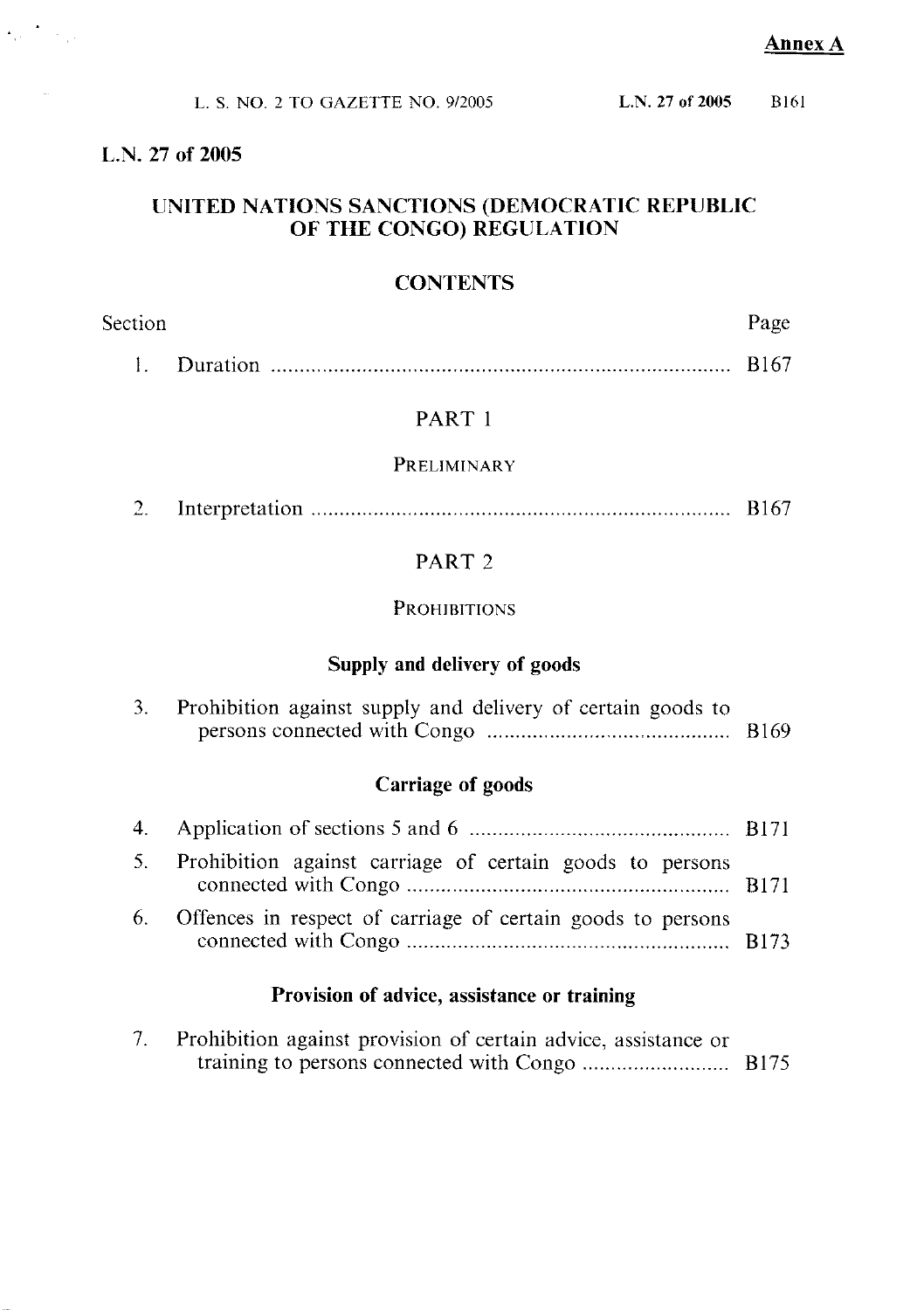$\mathcal{L}_{\text{max}}$  , where  $\mathcal{L}_{\text{max}}$ 

Page

## PART<sub>3</sub>

## **LICENCE**

| 8. Licence for supply, delivery or carriage of certain goods  B177      |  |
|-------------------------------------------------------------------------|--|
| 9. Licence for provision of certain advice, assistance or training B177 |  |
| 10. Provision of false information or documents for purpose of          |  |

| $\mathbf{v}$ . The main of the mornimum of december $\mathbf{v}$ and $\mathbf{v}$ |  |  |
|-----------------------------------------------------------------------------------|--|--|
|                                                                                   |  |  |

## PART 4

## THINGS DONE OUTSIDE HKSAR

| 11. Licence or permission granted by authorities of places outside |              |
|--------------------------------------------------------------------|--------------|
| <b>HKSAR</b>                                                       | <b>B</b> 181 |

# PART 5

## **ENFORCEMENT OF REGULATION**

# Investigation, etc. of suspected ships

| 14. Power of authorized officers to enter and detain ships  B185 |  |
|------------------------------------------------------------------|--|
| 15. Sections 12, 13 and 14 not to prejudice other laws  B185     |  |

## Investigation, etc. of suspected aircraft

| 17. Offences by charterer, operator or commander of aircraft  B187  |  |
|---------------------------------------------------------------------|--|
| 18. Power of authorized officers to enter and detain aircraft  B189 |  |
|                                                                     |  |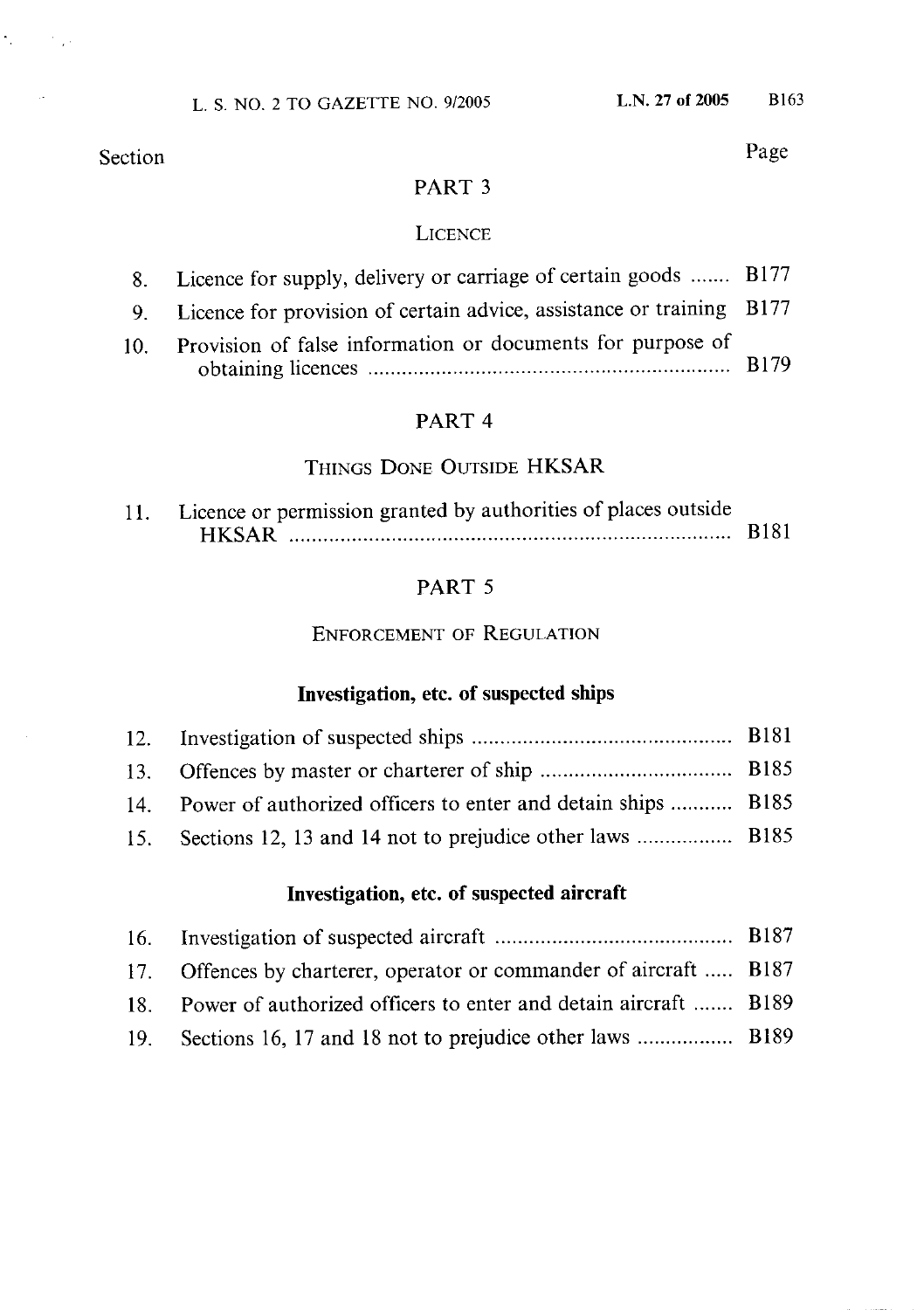L. S. NO. 2 TO GAZETTE NO. 9/2005

# Section

 $\mathcal{H}_{\rm{max}}$  , where  $\mathcal{H}_{\rm{max}}$ 

Page

# Investigation, etc. of suspected vehicles

| 22. Power of authorized officers to enter and detain vehicles  B193 |  |
|---------------------------------------------------------------------|--|
|                                                                     |  |

## **General**

## PART 6

## **EVIDENCE**

## PART<sub>7</sub>

# DISCLOSURE OF INFORMATION OR DOCUMENTS

|--|--|

## PART 8

## OTHER OFFENCES AND MISCELLANEOUS MATTERS

| 30. Offences in relation to obstruction of authorized persons, etc. B199 |  |
|--------------------------------------------------------------------------|--|
|                                                                          |  |
|                                                                          |  |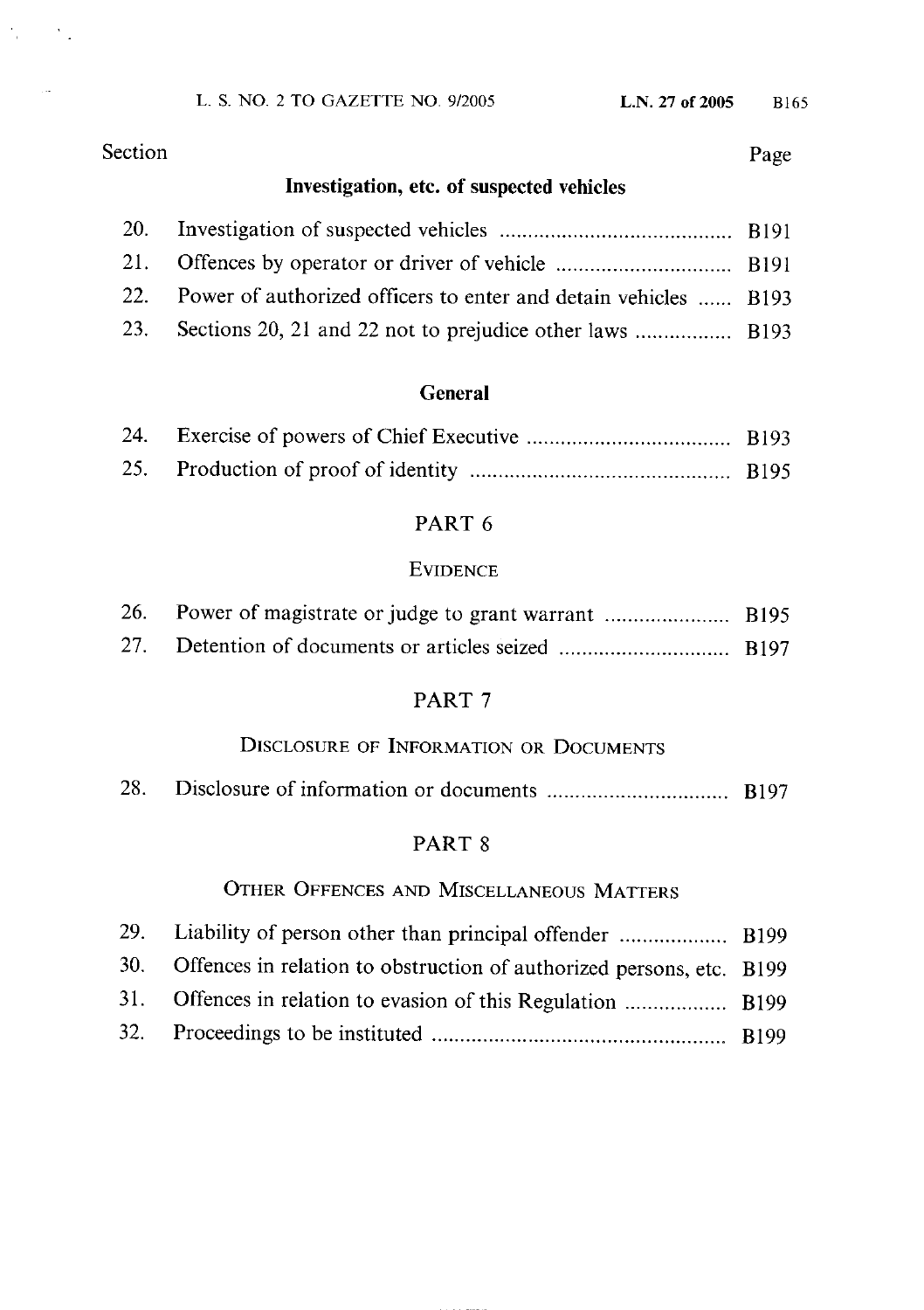## UNITED NATIONS SANCTIONS (DEMOCRATIC REPUBLIC OF THE CONGO) REGULATION

(Made under section 3 of the United Nations Sanctions Ordinance) (Cap. 537) on the instruction of the Ministry of Foreign Affairs of the People's Republic of China and after consultation with the Executive Council)

#### 1. **Duration**

This Regulation expires at midnight on 31 July 2005.

## PART 1

#### PRELIMINARY

#### $2.$ Interpretation

In this Regulation, unless the context otherwise requires— "authorized officer" (獲授權人員) means-

- $(a)$  a police officer:
- $(b)$  a member of the Customs and Excise Service holding an office specified in Schedule 1 to the Customs and Excise Service Ordinance (Cap. 342); or
- $(c)$  a public officer employed in the Customs and Excise Department in the Trade Controls Officer Grade;
- "commander" (機長), in relation to an aircraft, means the member of the flight crew designated as the commander of the aircraft by the operator of the aircraft, or, failing such a person, the person who is for the time being the pilot in command of the aircraft;
- "Commissioner" (關長) means the Commissioner of Customs and Excise, the Deputy Commissioner of Customs and Excise or any Assistant Commissioner of Customs and Excise;
- "Global and All Inclusive Agreement" (《包容各方的全面協定》) means the Global and All Inclusive Agreement on the Transition in the Democratic Republic of the Congo signed in Pretoria on 17 December 2002;
- "licence" (特許) means a licence granted under section 8(1)(a), 8(1)(b), 9(1) or  $9(2)$ ;
- "master" (船長), in relation to a ship, includes any person (other than a pilot) for the time being in charge of the ship;
- "operator" (營運人), in relation to an aircraft or a vehicle, means the person for the time being having the management of the aircraft or the vehicle;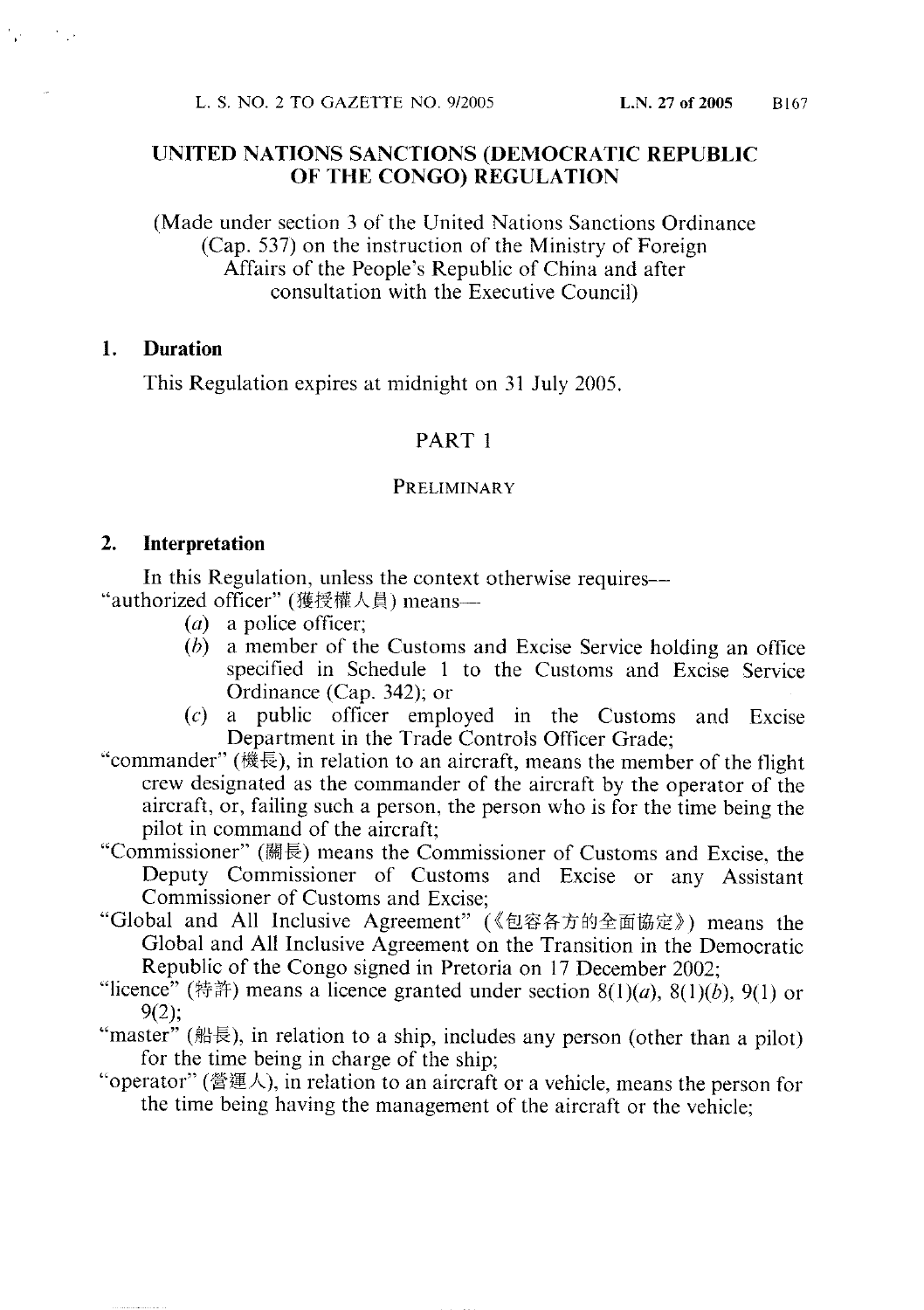"owner" (擁有人), in relation to a ship, where the owner of the ship is not the operator, means the operator and any person to whom it is chartered;

"person connected with Congo" (有關連人士) means—

- any foreign or Congolese armed group or militia operating in the  $(a)$ territory of North Kivu, South Kivu or Ituri in the Democratic Republic of the Congo; or
- (b) any group in the Democratic Republic of the Congo, not being a party to the Global and All Inclusive Agreement;

"prohibited goods" (禁制物品) means any arms or related material;

- "Secretary-General" (秘書長) means the Secretary-General of the United Nations:
- "ship" (船舶) includes every description of vessel used in navigation not propelled by oars;

"Special Representative" (特別代表) means the Special Representative of the Secretary-General for the Democratic Republic of the Congo.

## PART<sub>2</sub>

#### **PROHIBITIONS**

## Supply and delivery of goods

#### Prohibition against supply and delivery of 3. certain goods to persons connected with Congo

(1) Except under the authority of a licence granted under section  $8(1)(a)$ , a person shall not supply or deliver, agree to supply or deliver, or do any act likely to promote the supply or delivery of, any prohibited goods—

- (a) to, or to the order of, a person connected with Congo; or
- $(b)$  to a destination for the purpose of delivery, directly or indirectly, to, or to the order of, a person connected with Congo.

A person who contravenes subsection (1) commits an offence and is  $(2)$ liable-

- (a) on conviction on indictment to a fine and to imprisonment for  $7$ years; or
- $(b)$  on summary conviction to a fine at level 6 and to imprisonment for 6 months.

(3) In any proceedings for an offence in relation to a contravention of subsection (1), it is a defence for a person charged to prove that he did not know and had no reason to believe—

(a) that the goods concerned were prohibited goods; or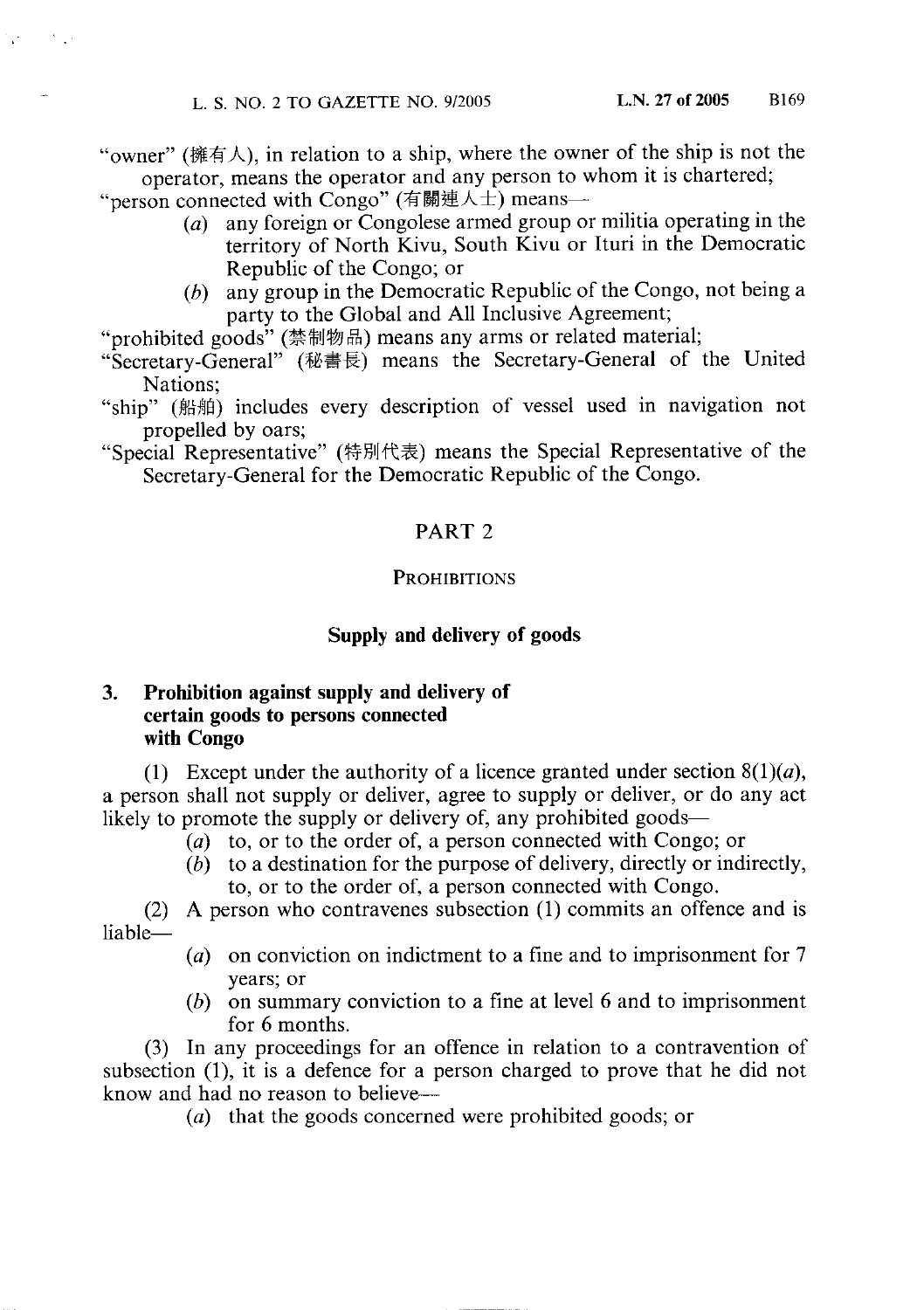- $(b)$  that the goods concerned were to be supplied or delivered—
	- (i) to, or to the order of, a person connected with Congo; or
	- (ii) to a destination for the purpose of delivery, directly or indirectly, to, or to the order of, a person connected with Congo.
- $(4)$  This section applies to-
	- $(a)$  a person within the HKSAR; and
	- (b) a person acting elsewhere who is—
		- (i) both a Hong Kong permanent resident and a Chinese national; or
		- (ii) a body incorporated or constituted under the law of the HKSAR.

## **Carriage of goods**

#### $\boldsymbol{4}$ . Application of sections 5 and 6

Sections 5 and 6 apply to-

- (a) a ship that is registered in the HKSAR;
- $(b)$  an aircraft that is registered in the HKSAR;
- $(c)$  any other ship or aircraft that is for the time being chartered to a person who is-
	- (i) within the HKSAR;
	- (ii) both a Hong Kong permanent resident and a Chinese national; or
	- (iii) a body incorporated or constituted under the law of the HKSAR: and
- $(d)$  a vehicle within the HKSAR.

#### 5. Prohibition against carriage of certain goods to persons connected with Congo

(1) Except under the authority of a licence granted under section  $8(1)(b)$ , and without prejudice to the generality of section 3, a ship, aircraft or vehicle to which this section and section 6 apply shall not be used for the carriage of any prohibited goods if the carriage is, or forms part of, carriage—

- (a) to, or to the order of, a person connected with Congo; or
- $(b)$  to a destination for the purpose of delivery, directly or indirectly. to, or to the order of, a person connected with Congo.
- (2) Subsection (1) does not apply if—
	- (a) the carriage of the prohibited goods is performed in the course of the supply or delivery of the prohibited goods; and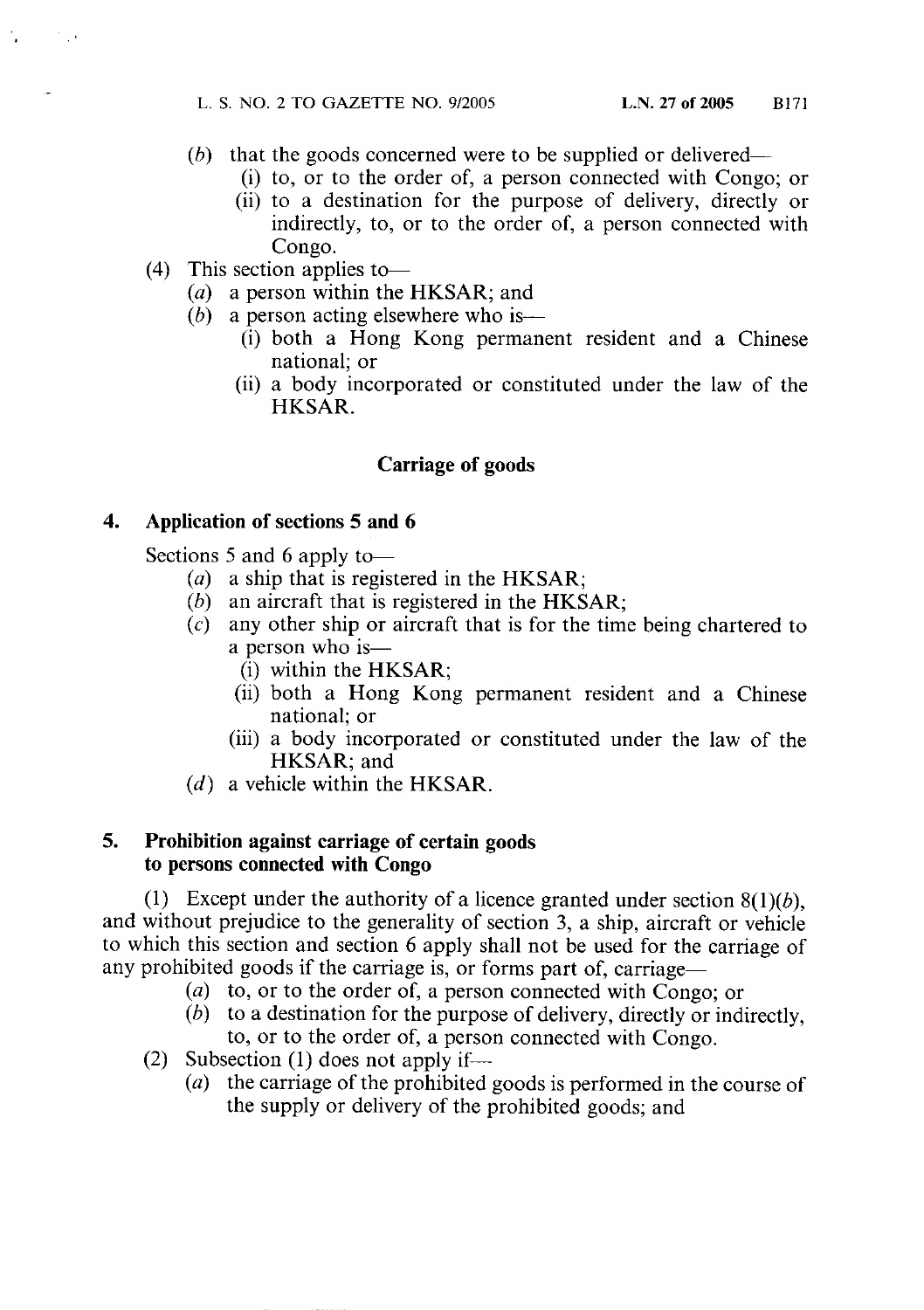$(b)$  the supply or delivery was authorized by a licence granted under section  $8(1)(a)$ .

(3) This section does not operate so as to prejudice any other law prohibiting or restricting the use of ships, aircraft or vehicles.

#### 6. Offences in respect of carriage of certain goods to persons connected with Congo

(1) For the purposes of subsection (2), "specified person" (指明人士). means-

- (a) in relation to a ship registered in the HKSAR, the owner or master of the ship;
- (b) in relation to any other ship—
	- (i) the person to whom the ship is for the time being chartered;
	- (ii) the master of the ship, if the master is within the HKSAR or is both a Hong Kong permanent resident and a Chinese national;
- $(c)$  in relation to an aircraft registered in the HKSAR, the operator or commander of the aircraft:
- $(d)$  in relation to any other aircraft—
	- (i) the person to whom the aircraft is for the time being chartered:
	- (ii) the operator of the aircraft, if the operator is within the HKSAR, is both a Hong Kong permanent resident and a Chinese national, or is a body incorporated or constituted under the law of the HKSAR; or
	- (iii) the commander of the aircraft, if the commander is within the HKSAR or is both a Hong Kong permanent resident and a Chinese national; or
- $(e)$  in relation to a vehicle, the operator or driver of the vehicle.

(2) If a ship, aircraft or vehicle is used in contravention of section  $5(1)$ , each specified person commits an offence and is liable-

- (a) on conviction on indictment to a fine and to imprisonment for 7 years; or
- ( $b$ ) on summary conviction to a fine at level 6 and to imprisonment for 6 months.

(3) In any proceedings for an offence in relation to a contravention of section  $5(1)$ , it is a defence for a person charged to prove that he did not know and had no reason to believe—

- $(a)$  that the goods concerned were prohibited goods; or
- $(b)$  that the carriage of the goods concerned was, or formed part of, carriage-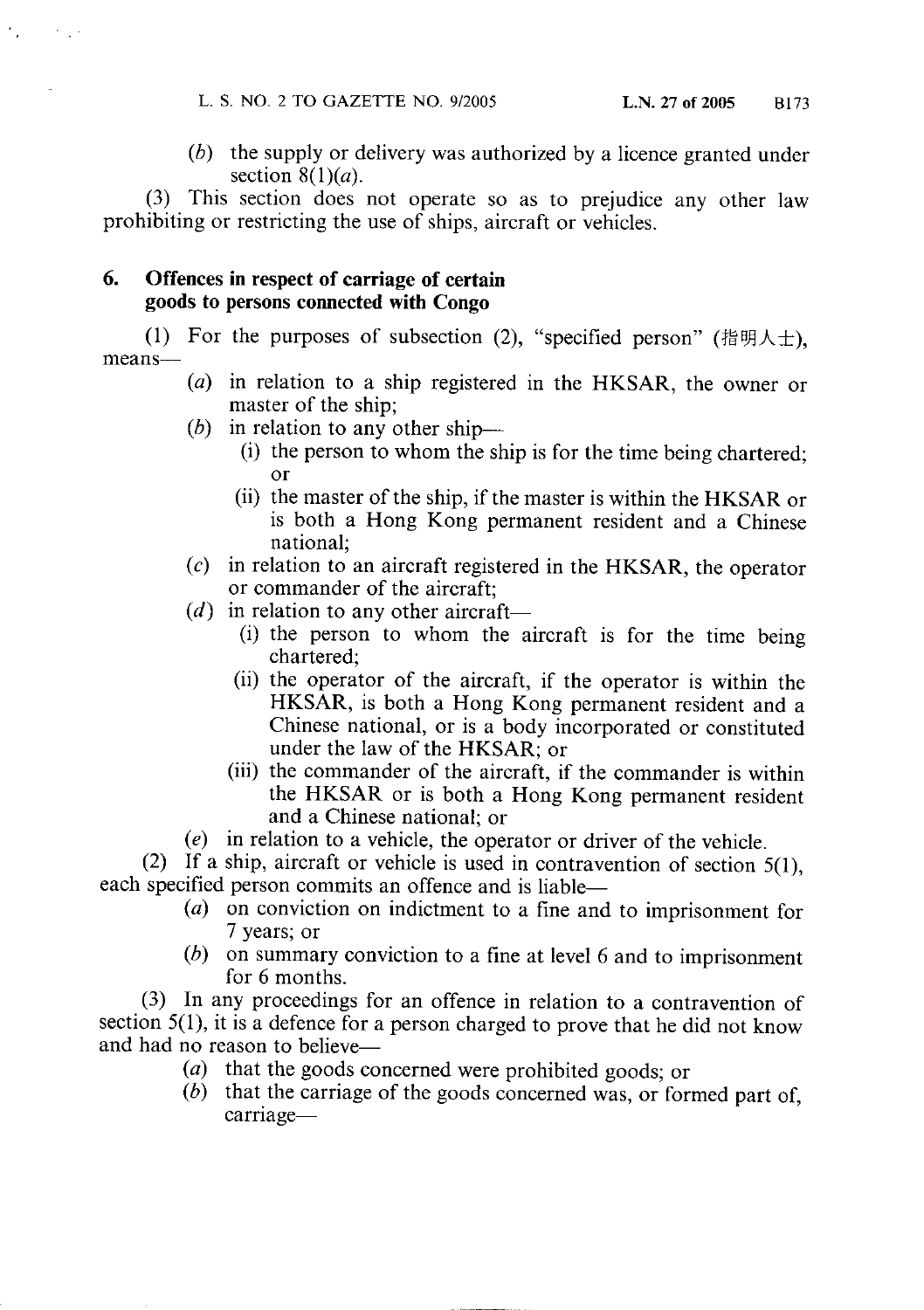- (i) to, or to the order of, a person connected with Congo; or
- (ii) to a destination for the purpose of delivery, directly or indirectly, to, or to the order of, a person connected with Congo.

#### Provision of advice, assistance or training

#### $7.$ Prohibition against provision of certain advice, assistance or training to persons connected with Congo

(1) Except under the authority of a licence granted under section  $9(1)$  or (2), a person shall not provide to a person connected with Congo any advice, assistance or training related to military activities.

(2) A person who contravenes subsection (1) commits an offence and is liable-

- (a) on conviction on indictment to a fine and to imprisonment for 7 years; or
- $(b)$  on summary conviction to a fine at level 6 and to imprisonment for 6 months.

(3) In any proceedings for an offence in relation to a contravention of subsection (1), it is a defence for a person charged to prove that he did not know and had no reason to believe-

- $(a)$  that the advice, assistance or training concerned was being provided to a person connected with Congo; or
- (b) that the advice, assistance or training concerned related to military activities.
- This section applies to- $(4)$ 
	- (a) a person within the HKSAR; and
	- (b) a person acting elsewhere who is—
		- (i) both a Hong Kong permanent resident and a Chinese national; or
		- (ii) a body incorporated or constituted under the law of the HKSAR.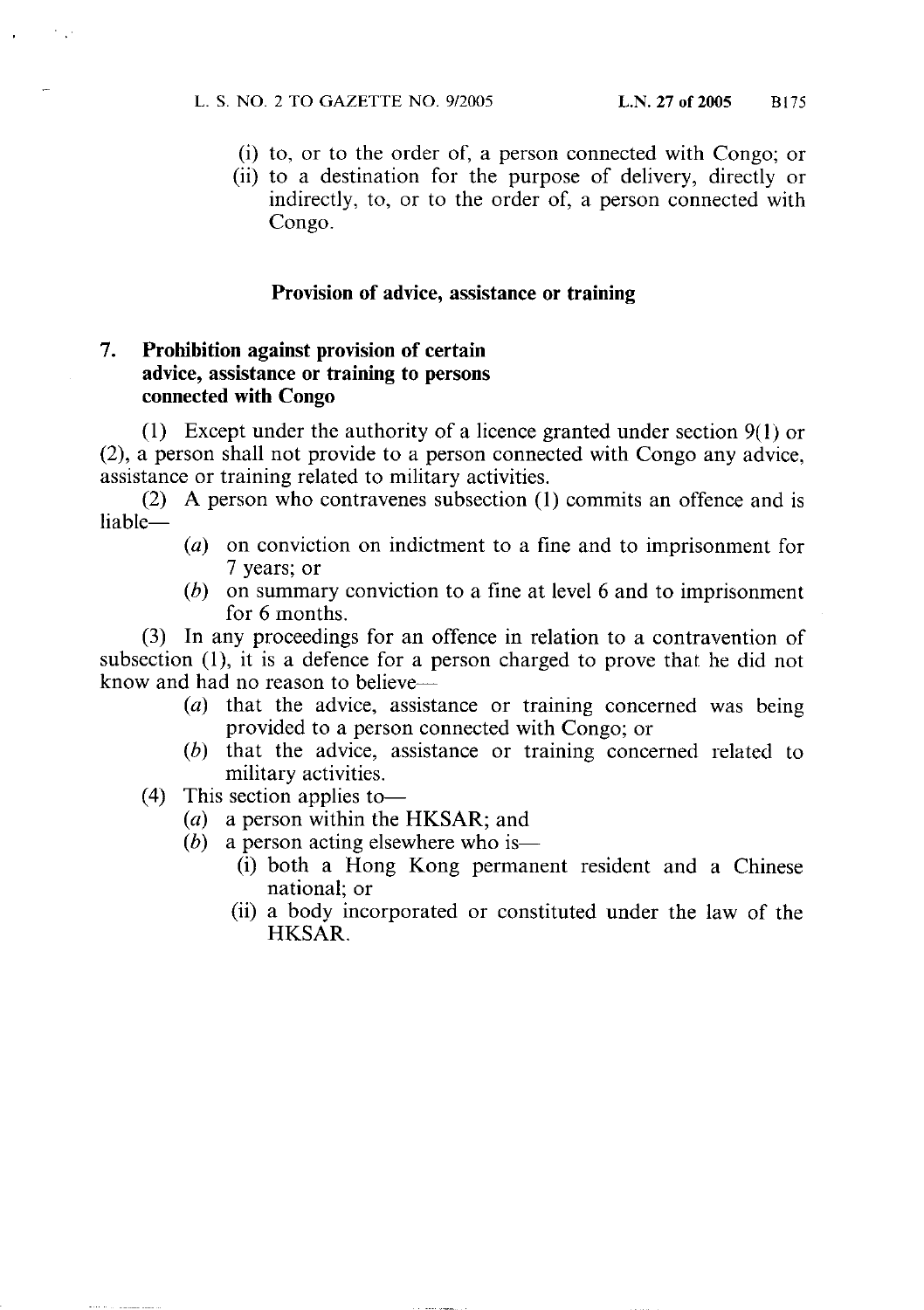#### PART<sub>3</sub>

#### **LICENCE**

#### 8. Licence for supply, delivery or carriage of certain goods

(1) If it is proved to the satisfaction of the Chief Executive that any one of the requirements in subsection (2) is met, the Chief Executive shall, on application, grant, as appropriate—

- $(a)$ a licence for the supply or delivery of prohibited goods, or the doing of an act likely to promote the supply or delivery of prohibited goods—
	- (i) to, or to the order of, a person connected with Congo; or
	- (ii) to a destination for the purpose of delivery, directly or indirectly, to, or to the order of, a person connected with Congo: or
- a licence for the carriage of prohibited goods which is, or forms  $(b)$ part of, carriage—
	- (i) to, or to the order of, a person connected with Congo; or
	- (ii) to a destination for the purpose of delivery, directly or indirectly, to, or to the order of, a person connected with Congo.
- (2) The requirements referred to in subsection (1) are as follows—
	- (a) the prohibited goods are to be supplied to the United Nations Organization Mission in the Democratic Republic of the Congo. the Interim Emergency Multinational Force deployed in Bunia in the Democratic Republic of the Congo or the integrated Congolese national army or police force;
	- $(b)$  the prohibited goods are non-lethal military equipment intended solely for humanitarian or protective use, and the Secretary-General has been notified in advance, through the Special Representative, of the supply of the goods.

#### 9. Licence for provision of certain advice, assistance or training

(1) If it is proved to the satisfaction of the Chief Executive that the requirement in subsection  $(3)(a)$  is met, the Chief Executive shall, on application, grant a licence for the provision to a person connected with Congo of advice, assistance or training related to military activities.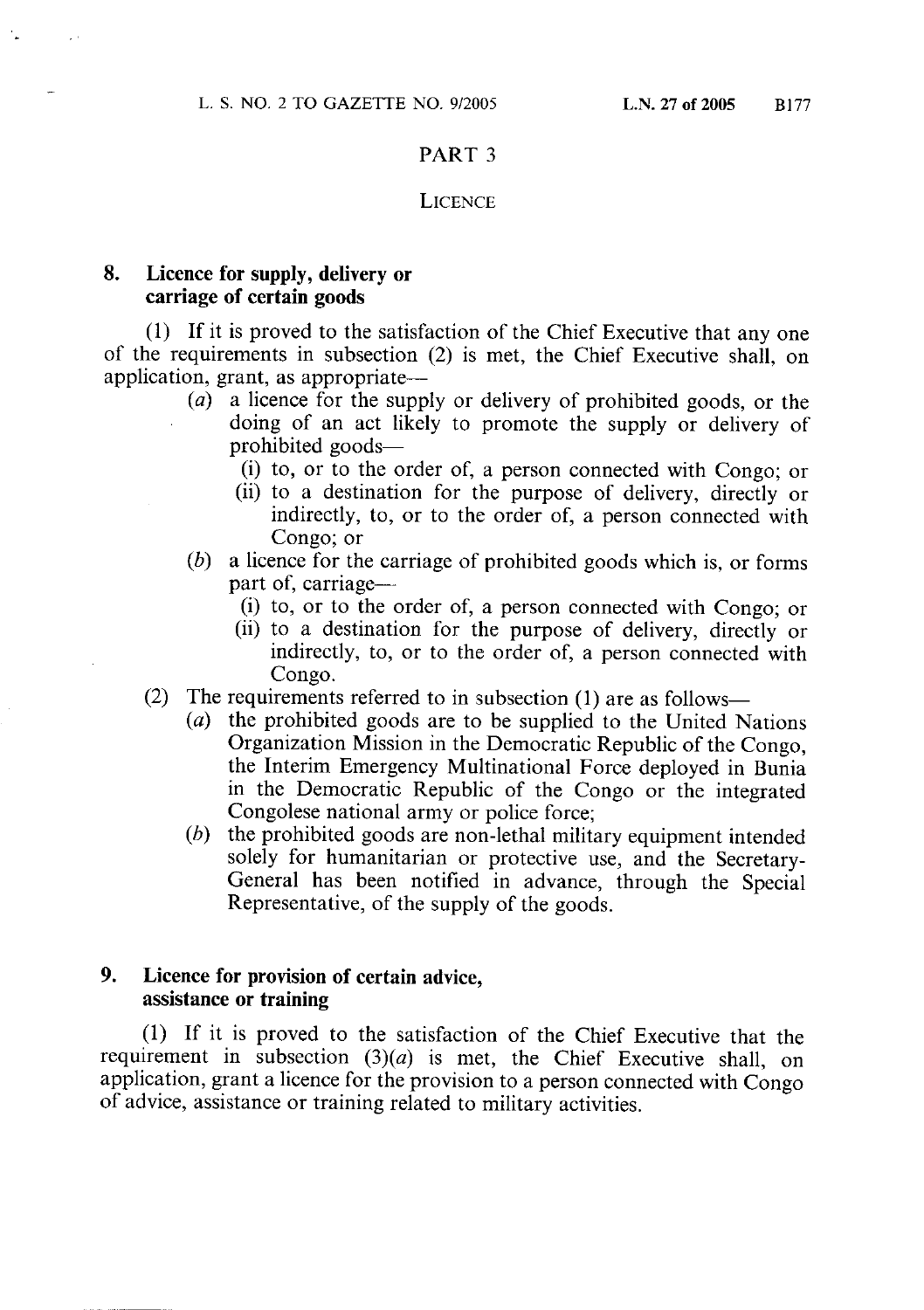(2) If it is proved to the satisfaction of the Chief Executive that the requirement in subsection  $(3)(b)$  is met, the Chief Executive shall, on application, grant a licence for the provision to a person connected with Congo of assistance or training related to military activities.

(3) The requirements referred to in subsections (1) and (2) are as follows-

- (a) the advice, assistance or training is to be provided to the United Nations Organization Mission in the Democratic Republic of the Congo, the Interim Emergency Multinational Force deployed in Bunia in the Democratic Republic of the Congo or the integrated Congolese national army or police force;
- $(b)$  the assistance or training is technical assistance or training related to the supply of non-lethal military equipment intended solely for humanitarian or protective use, and the Secretary-General has been notified in advance, through the Special Representative, of the provision of the assistance or training.

### 10. Provision of false information or documents for purpose of obtaining licences

(1) If, for the purpose of obtaining a licence, a person makes any statement or provides or produces any information or document that he knows to be false in a material particular, that person commits an offence and is liable-

- (a) on conviction on indictment to a fine and to imprisonment for 2 years; or
- $(b)$  on summary conviction to a fine at level 6 and to imprisonment for 6 months.

(2) If, for the purpose of obtaining a licence, a person recklessly makes any statement or provides or produces any information or document that is false in a material particular, that person commits an offence and is liable—

- $(a)$  on conviction on indictment to a fine and to imprisonment for 2 years; or
- $(b)$  on summary conviction to a fine at level 6 and to imprisonment for 6 months.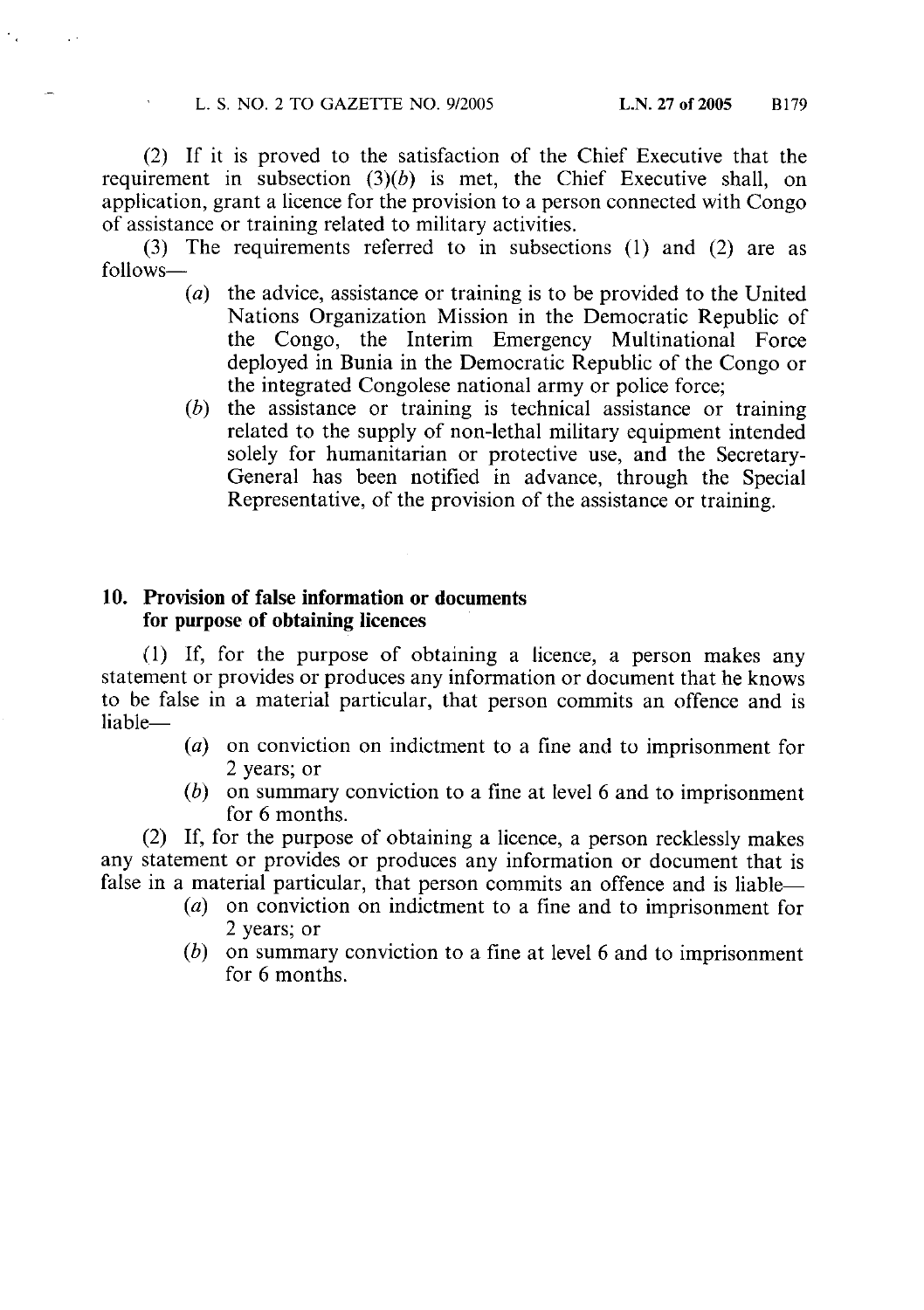$\sim 10^4$ 

 $\mathcal{F}_{\text{max}}$ 

#### PART<sub>4</sub>

#### **THINGS DONE OUTSIDE HKSAR**

## 11. Licence or permission granted by authorities of places outside HKSAR

(1) If the circumstances described in subsection (2) apply, a provision of this Regulation which prohibits the doing of a thing except under the authority of a licence shall not have effect in relation to any such thing done in a place outside the HKSAR by-

- (a) a person who is ordinarily resident in that place; or
- $(b)$  a body corporate incorporated or constituted under the law of that place.

(2) For the purposes of subsection (1), the circumstances are that the thing is done under the authority of a licence or with permission granted, in accordance with any law in force in that place outside the HKSAR (being a law substantially corresponding to the relevant provision of this Regulation). by the authority competent in that behalf under that law.

#### PART 5

#### **ENFORCEMENT OF REGULATION**

#### Investigation, etc. of suspected ships

#### 12. Investigation of suspected ships

(1) If an authorized officer has reason to suspect that a ship to which sections 5 and 6 apply has been, is being or is about to be used in contravention of section  $5(1)$ , he may—

- (a) either alone or accompanied and assisted by any person acting under his authority, board the ship and search it and, for that purpose, use or authorize the use of reasonable force; and
- (b) request the master or charterer of the ship to provide such information relating to the ship and its cargo, and produce for his inspection such documents so relating and such cargo carried on it, as he may specify.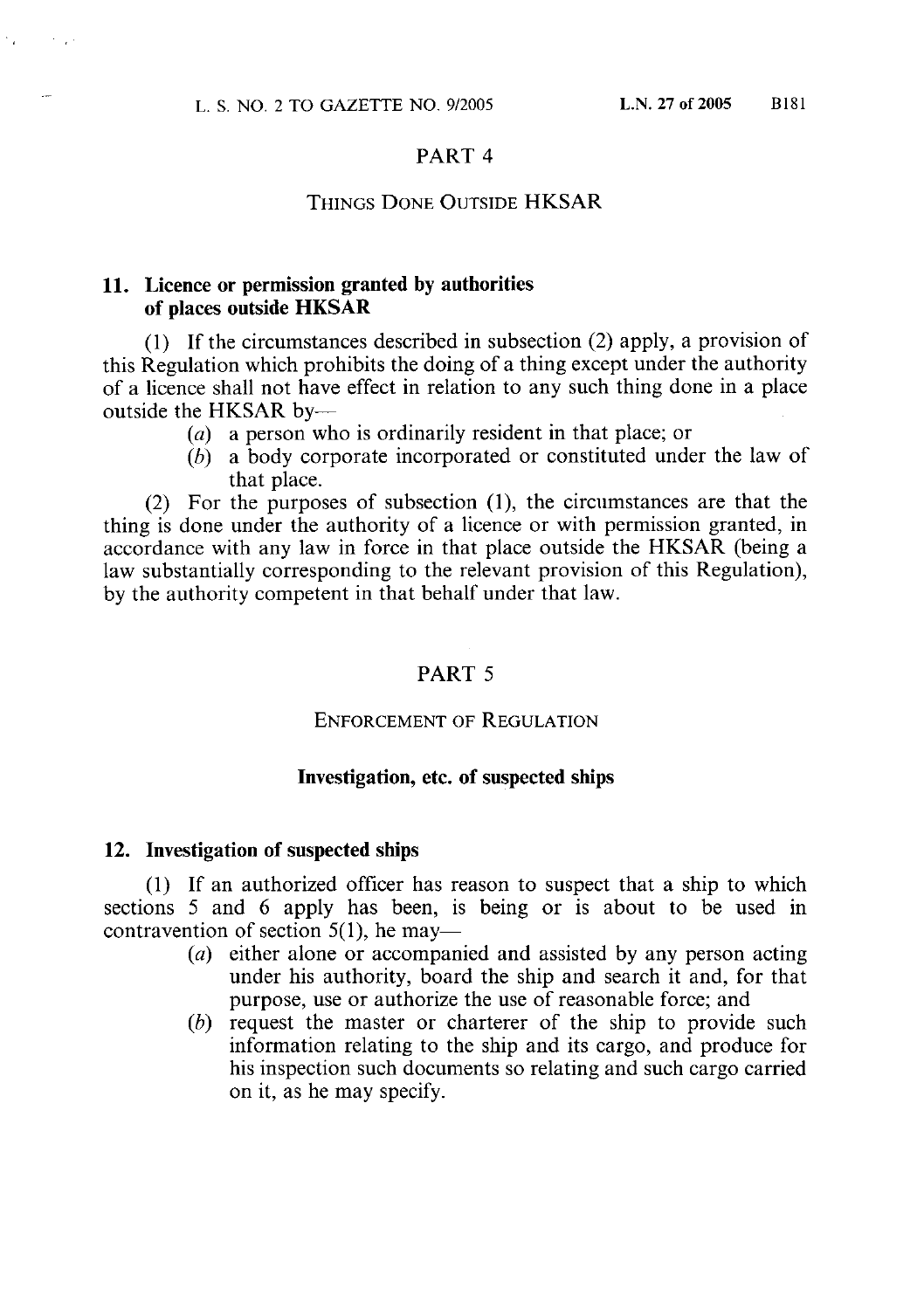(2) If an authorized officer has reason to suspect that a ship is being or is about to be used in contravention of section  $5(1)$ , he may (either there and then or on consideration of any information provided or document or cargo produced in response to a request made under subsection  $(1)(b)$ ), with a view to preventing the commission, or the continued commission, of such a contravention or in order that enquiries may be pursued, do one or more of the following-

- (a) direct the master or charterer of the ship to refrain, except with the consent of an authorized officer, from landing at any port specified by the authorized officer any part of the ship's cargo that is so specified;
- $(b)$  request the master or charterer of the ship to take one or more of the following steps—
	- (i) to cause the ship, including any of its cargo, not to proceed with the voyage on which the ship is then engaged or about to be engaged until the master or charterer is notified by an authorized officer that the ship and its cargo may so proceed:
	- (ii) (if the ship is in the HKSAR) to cause the ship and any of its cargo to remain in the HKSAR until the master or charterer is notified by an authorized officer that the ship and its cargo may depart;
	- (iii) (if the ship is in any other place) to take the ship and any of its cargo to such port as is specified by an authorized officer, and to cause the ship and its cargo to remain in that place until the master or charterer is notified by an authorized officer that the ship and its cargo may depart;
	- (iv) to take the ship and any of its cargo to such other destination as may be specified by an authorized officer in agreement with the master or charterer.

(3) A power conferred by this section to request the provision of any information or the production of any document or cargo for inspection includes a power to-

- (a) specify whether the information should be provided orally or in writing and in what form; and
- specify the time by which and the place in which the information (b) should be provided or the document or cargo should be produced for inspection.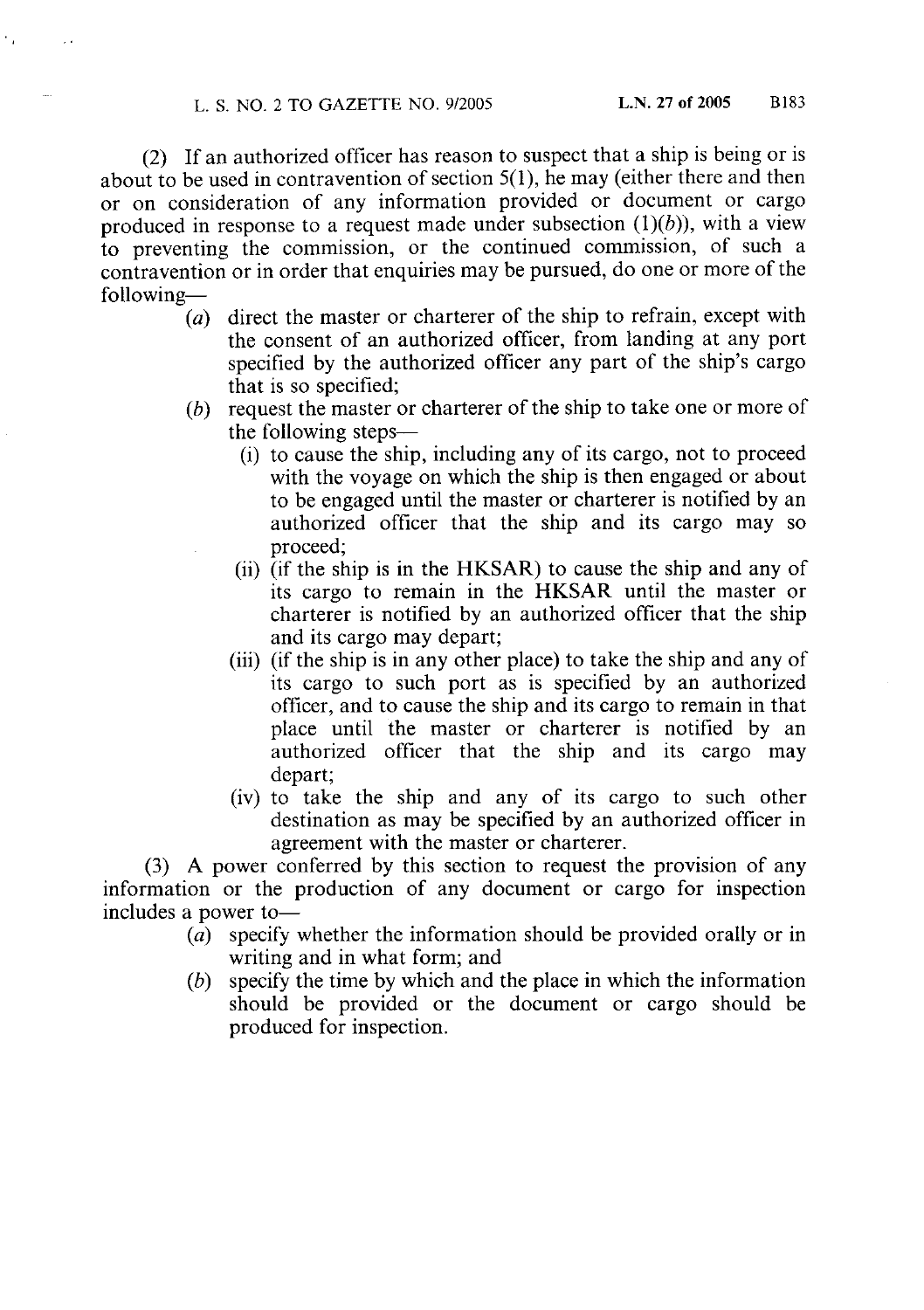#### 13. Offences by master or charterer of ship

 $\epsilon_{\alpha}$ 

 $\mathcal{F}_{\rm{max}}$ 

(1) If a master or charterer of a ship disobeys any direction given under section  $12(2)(a)$ , or, without reasonable excuse, refuses or fails to comply with a request made under section  $12(1)(b)$  or  $(2)(b)$  within the time specified by an authorized officer or, if no time is specified, within a reasonable time, the master or charterer commits an offence and is liable on conviction to a fine at level 6 and to imprisonment for 6 months.

(2) If a master or charterer of a ship, in response to a request made under section 12(1)(b) or (2)(b), provides or produces to an authorized officer any information, explanation or document that he knows to be false in a material particular, or recklessly provides or produces to an authorized officer any information, explanation or document that is false in a material particular, the master or charterer commits an offence and is liable on conviction to a fine at level 6 and to imprisonment for 6 months.

## 14. Power of authorized officers to enter and detain ships

(1) Without prejudice to section 13, if an authorized officer has reason to suspect that a request that has been made under section  $12(2)(b)$  may not be complied with, he may take such steps as appear to him to be necessary to secure compliance with that request and, without prejudice to the generality of the foregoing, may for that purpose—

- (a) enter, or authorize the entry on, any land and the ship concerned:
- (b) detain, or authorize the detention of, that ship and any of its cargo: and
- $(c)$  use, or authorize the use of, reasonable force.

(2) Subject to subsection (3), subsection (1) does not authorize the detention of any ship for more than 12 hours.

(3) The Chief Secretary for Administration may, by order in writing under his hand, authorize the detention of a ship referred to in subsection (1) for further periods of not more than 12 hours each, and any such order shall state the times from which and for which the order shall be effective.

## 15. Sections 12, 13 and 14 not to prejudice other laws

Sections 12, 13 and 14 do not operate so as to prejudice any other law conferring powers or imposing restrictions or enabling restrictions to be imposed in respect of a ship.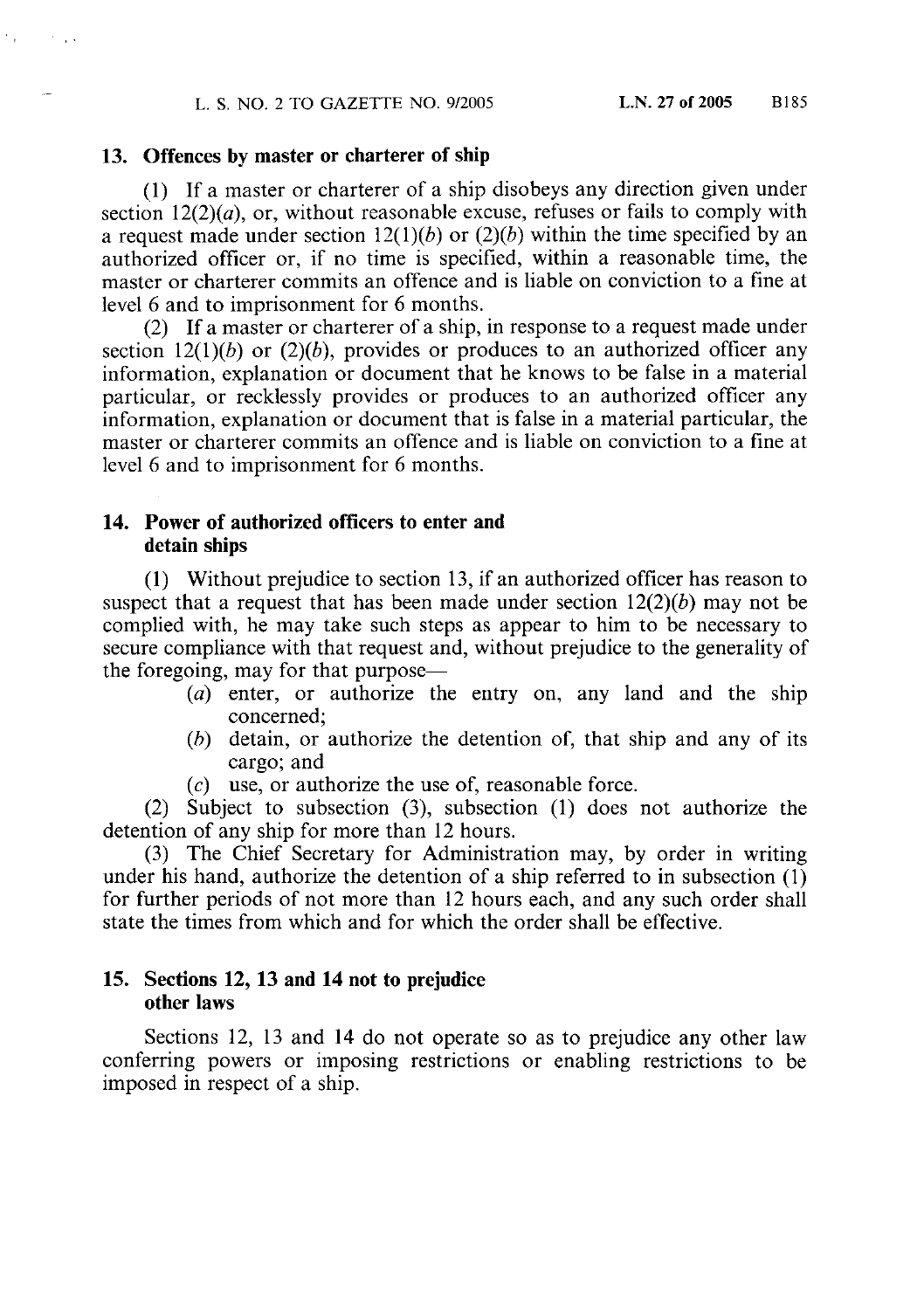#### Investigation, etc. of suspected aircraft

#### 16. Investigation of suspected aircraft

 $\sim 10^{11}$ 

(1) If an authorized officer has reason to suspect that an aircraft to which sections 5 and 6 apply has been, is being or is about to be used in contravention of section  $5(1)$ , he may—

- (a) either alone or accompanied and assisted by any person acting under his authority, board the aircraft and search it and, for that purpose, use or authorize the use of reasonable force; and
- (b) request the charterer, operator or commander of the aircraft, or all of them, to provide such information relating to the aircraft and its cargo, and produce for his inspection such documents so relating and such cargo carried on it, as he may specify.

(2) If the aircraft referred to in subsection (1) is in the HKSAR, an authorized officer may (either there and then or on consideration of any information provided or document or cargo produced in response to a request made under subsection  $(1)(b)$  further request the charterer, operator or commander, or all of them, to cause the aircraft and any of its cargo to remain in the HKSAR until the charterer, operator or commander is, or (if the further request is made to all of them) all of them are, notified by an authorized officer that the aircraft and its cargo may depart.

(3) A power conferred by this section to request the provision of any information or the production of any document or cargo for inspection includes a power to-

- $\overrightarrow{a}$  specify whether the information should be provided orally or in writing and in what form; and
- $(b)$  specify the time by which and the place in which the information should be provided or the document or cargo should be produced for inspection.

#### 17. Offences by charterer, operator or commander of aircraft

(1) If a charterer, operator or commander of an aircraft, without reasonable excuse, refuses or fails to comply with a request made under section  $16(1)(b)$  or (2) within the time specified by an authorized officer or, if no time is specified, within a reasonable time, the charterer, operator or commander commits an offence and is liable on conviction to a fine at level 6 and to imprisonment for 6 months.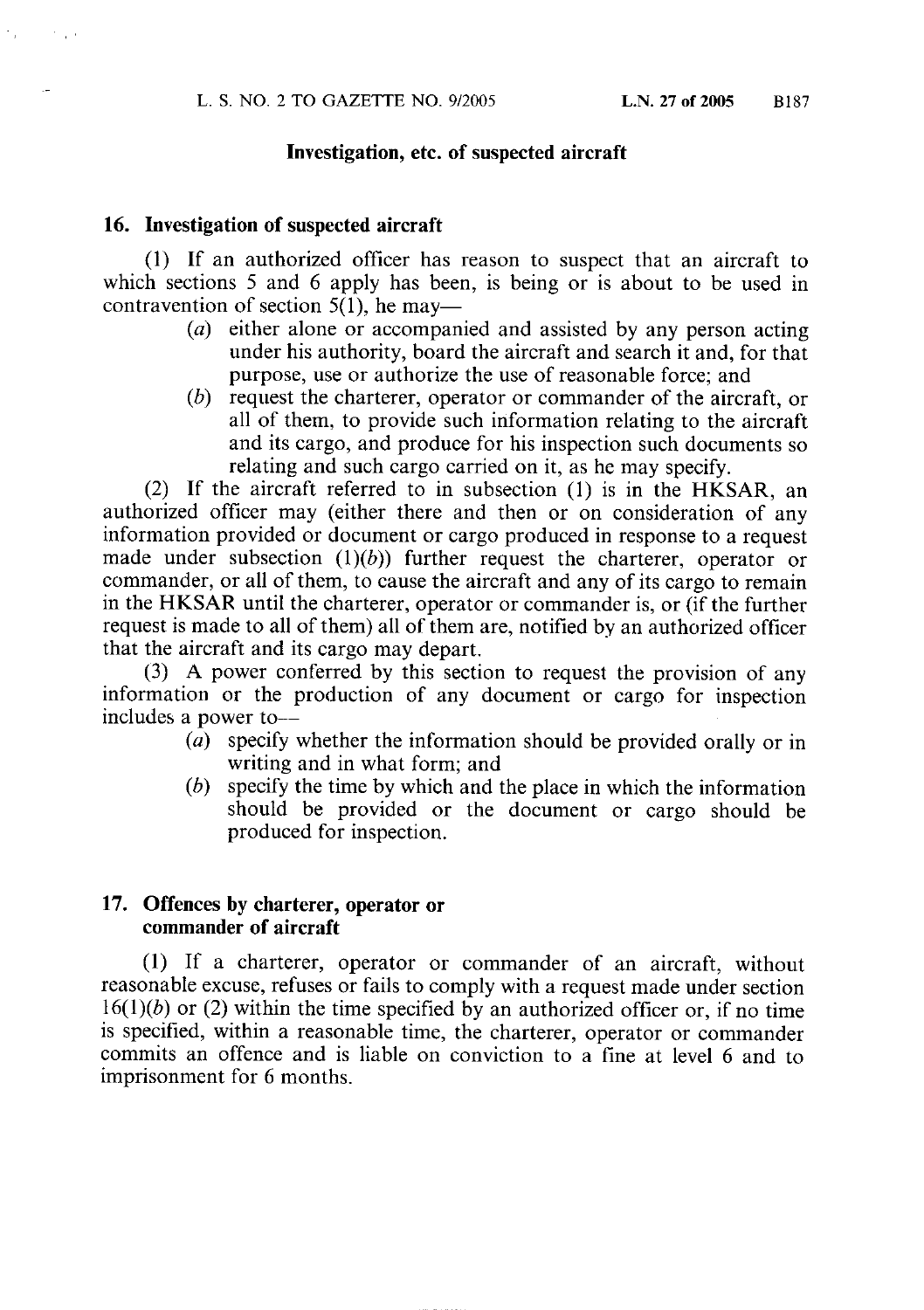(2) If a charterer, operator or commander of an aircraft, in response to a request made under section  $16(1)(b)$  or (2), provides or produces to an authorized officer any information, explanation or document that he knows to be false in a material particular, or recklessly provides or produces to an authorized officer any information, explanation or document that is false in a material particular, the charterer, operator or commander commits an offence and is liable on conviction to a fine at level 6 and to imprisonment for 6 months.

## 18. Power of authorized officers to enter and detain aircraft

(1) Without prejudice to section 17, if an authorized officer has reason to suspect that a request that has been made under section  $16(2)$  may not be complied with, he may take such steps as appear to him to be necessary to secure compliance with that request and, without prejudice to the generality of the foregoing, may for that purpose—

- $(a)$  enter, or authorize the entry on, any land and the aircraft concerned:
- $(b)$  detain, or authorize the detention of, that aircraft and any of its cargo; and
- $(c)$  use, or authorize the use of, reasonable force.

(2) Subject to subsection (3), subsection (1) does not authorize the detention of any aircraft for more than 6 hours.

(3) The Chief Secretary for Administration may, by order in writing under his hand, authorize the detention of an aircraft referred to in subsection (1) for further periods of not more than 6 hours each, and any such order shall state the times from which and for which the order shall be effective.

#### 19. Sections 16, 17 and 18 not to prejudice other laws

Sections 16, 17 and 18 do not operate so as to prejudice any other law conferring powers or imposing restrictions or enabling restrictions to be imposed in respect of an aircraft.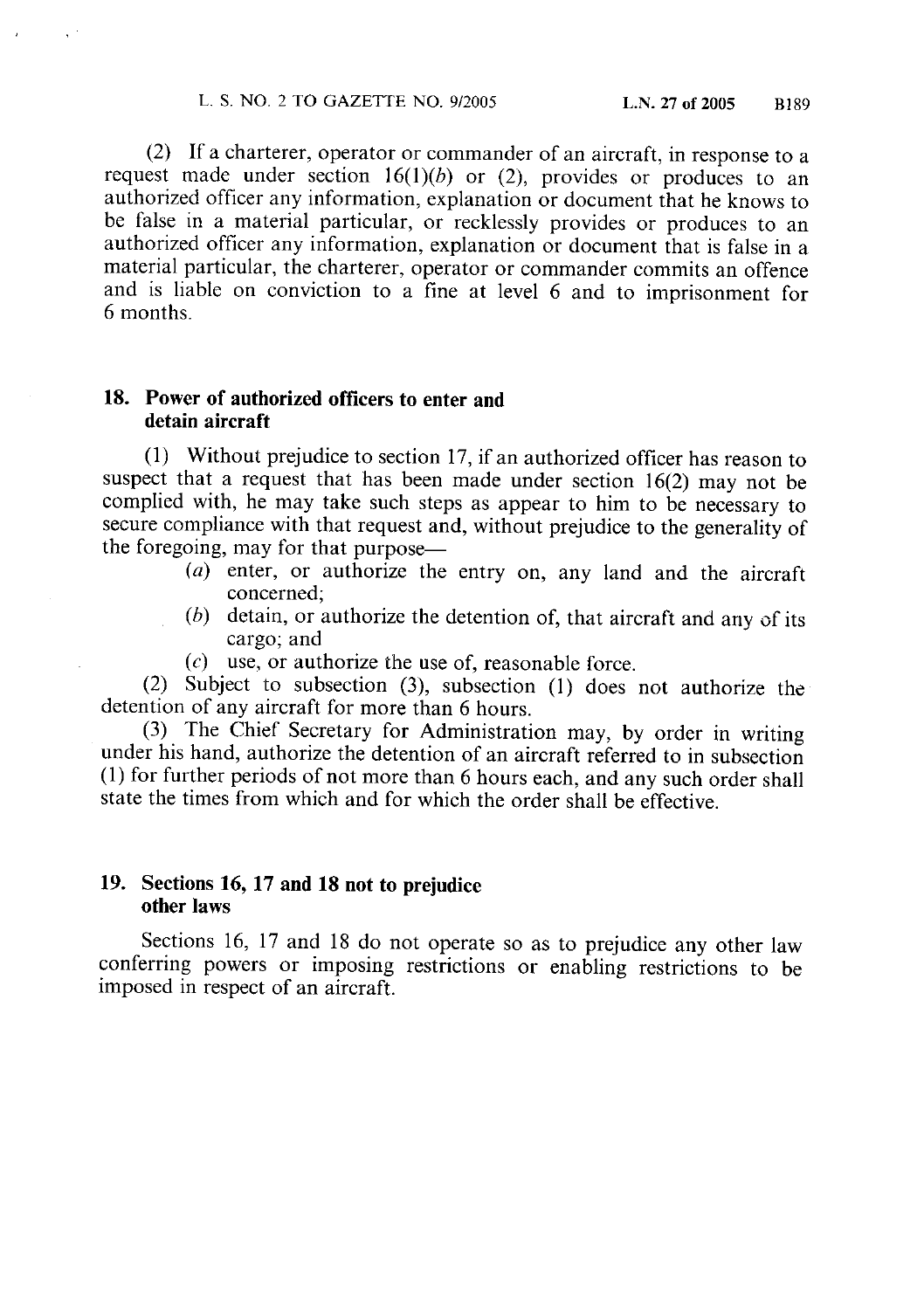#### Investigation, etc. of suspected vehicles

#### 20. Investigation of suspected vehicles

(1) If an authorized officer has reason to suspect that a vehicle within the HKSAR has been, is being or is about to be used in contravention of section  $5(1)$ , he may—

- (a) either alone or accompanied and assisted by any person acting under his authority, board the vehicle and search it and, for that purpose, use or authorize the use of reasonable force;
- (b) request the operator or driver of the vehicle to provide such information relating to the vehicle and any article carried on it, and produce for his inspection such documents so relating and such articles carried on it, as he may specify; and
- $(c)$  (either there and then or on consideration of any information provided or document or article produced in response to a request made under paragraph  $(b)$ ) further request the operator or driver to take the vehicle and any article carried on it to such place as is specified by an authorized officer, and to cause the vehicle and the article to remain in that place until the operator or driver is notified by an authorized officer that the vehicle and the article may depart.

(2) A power conferred by this section to request the provision of any information or the production of any document or article for inspection includes a power to-

- (a) specify whether the information should be provided orally or in writing and in what form; and
- specify the time by which and the place in which the information (b) should be provided or the document or article should be produced for inspection.

#### 21. Offences by operator or driver of vehicle

(1) If an operator or driver of a vehicle, without reasonable excuse, refuses or fails to comply with a request made under section  $20(1)(b)$ or  $(c)$  within the time specified by an authorized officer or, if no time is specified, within a reasonable time, the operator or driver commits an offence and is liable on conviction to a fine at level 6 and to imprisonment for 6 months.

(2) If an operator or driver of a vehicle, in response to a request made under section 20(1)(b) or (c), provides or produces to an authorized officer any information, explanation or document that he knows to be false in a material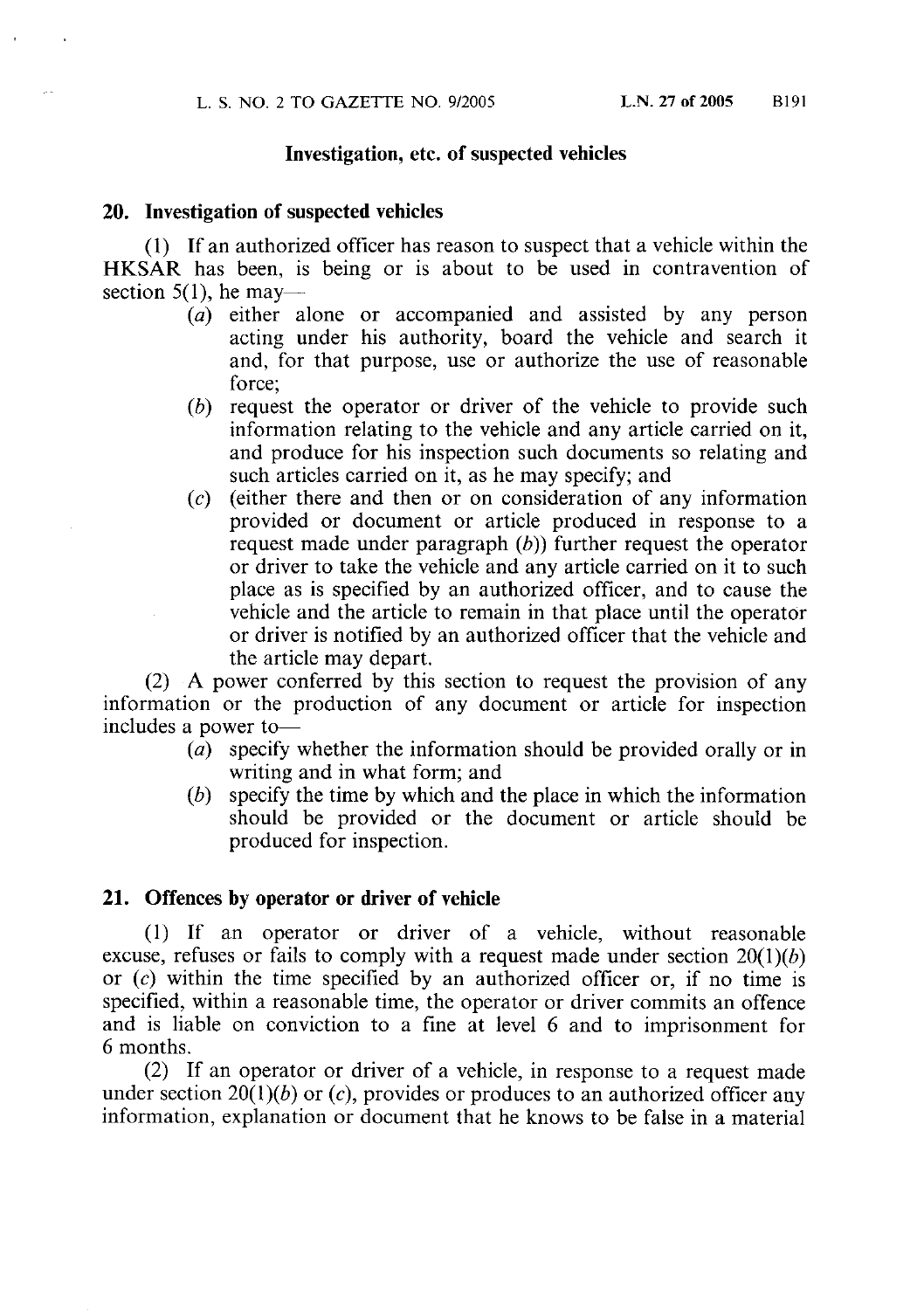particular, or recklessly provides or produces to an authorized officer any information, explanation or document that is false in a material particular, the operator or driver commits an offence and is liable on conviction to a fine at level 6 and to imprisonment for 6 months.

### 22. Power of authorized officers to enter and detain vehicles

(1) Without prejudice to section 21, if an authorized officer has reason to suspect that a request that has been made under section  $20(1)(c)$  may not be complied with, he may take such steps as appear to him to be necessary to secure compliance with that request and, without prejudice to the generality of the foregoing, may for that purpose—

- (a) enter, or authorize the entry on, any land and enter, or authorize the entry into, the vehicle concerned;
- $(b)$  detain, or authorize the detention of, that vehicle and any article carried on it; and
- $(c)$  use, or authorize the use of, reasonable force.

(2) Subject to subsection (3), subsection (1) does not authorize the detention of any vehicle for more than 12 hours.

(3) The Commissioner may, by order in writing under his hand, authorize the detention of a vehicle referred to in subsection (1) for further periods of not more than 12 hours each, and any such order shall state the times from which and for which the order shall be effective.

#### 23. Sections 20, 21 and 22 not to prejudice other laws

Sections 20, 21 and 22 do not operate so as to prejudice any other law conferring powers or imposing restrictions or enabling restrictions to be imposed in respect of a vehicle.

#### **General**

#### 24. Exercise of powers of Chief Executive

The Chief Executive may, to such extent and subject to such restrictions and conditions as he may think proper, delegate or authorize the delegation of any of his powers or functions under this Regulation to any person, or class or description of persons, approved by him, and references in this Regulation to the Chief Executive shall be construed accordingly.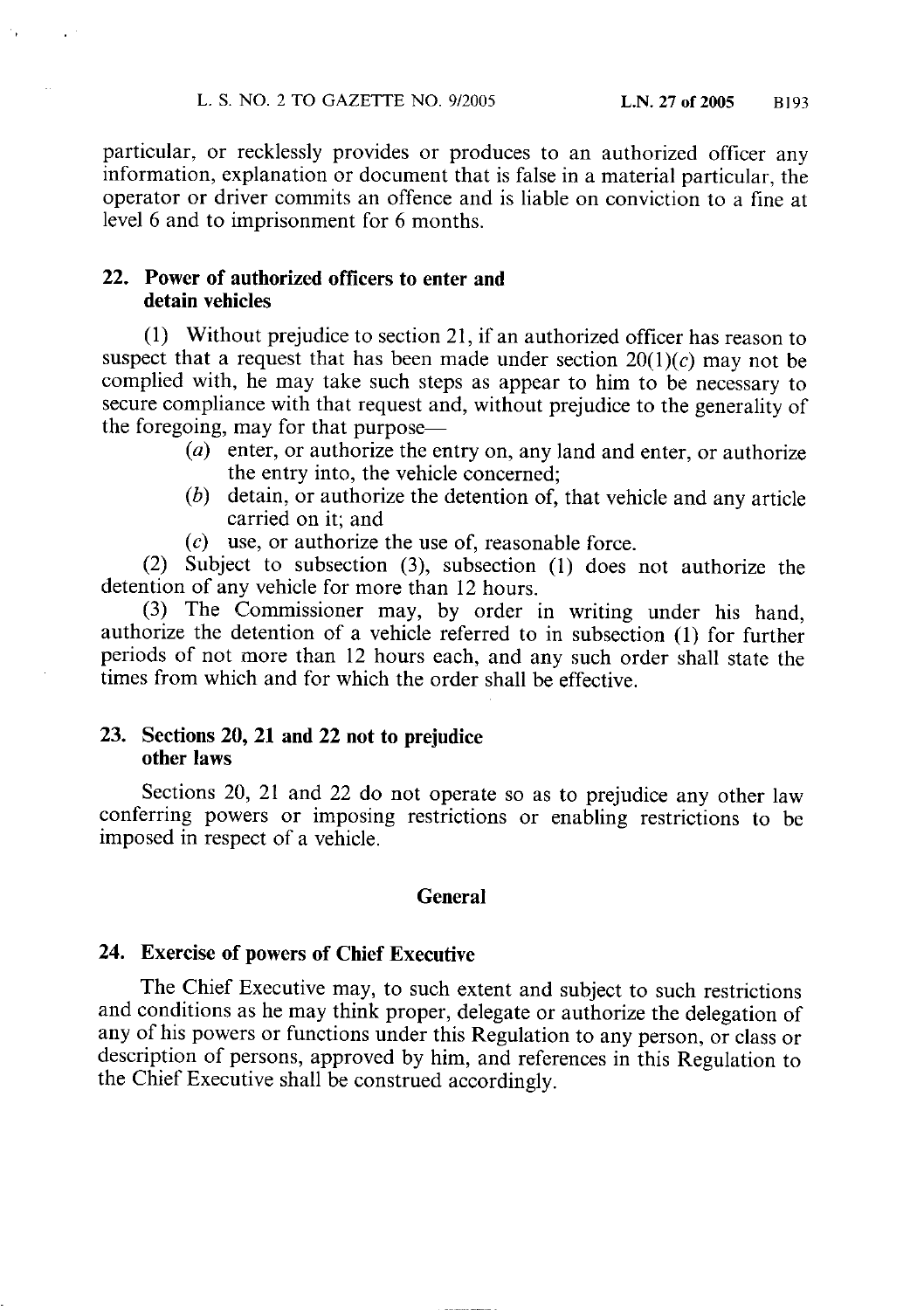#### 25. Production of proof of identity

Before or on exercising a power conferred by section 12, 14, 16, 18, 20 or 22, an authorized officer shall, if requested so to do, produce evidence of his identity.

## PART<sub>6</sub>

#### **EVIDENCE**

#### 26. Power of magistrate or judge to grant warrant

(1) A magistrate or judge may grant a warrant under this section if he is satisfied by information on oath given by an authorized officer that there are reasonable grounds for suspecting that—

- $(a)$  an offence under this Regulation has been committed or is being committed; and
- $(b)$  there is on any premises specified in the information, or on any ship, aircraft or vehicle so specified, evidence in relation to the commission of the offence.

(2) A warrant granted under subsection (1) may authorize any authorized officer, together with any other person named in the warrant, to enter the premises specified in the information or any premises on which the ship, aircraft or vehicle so specified may be, at any time within one month from the date of the warrant, and to search the premises, ship, aircraft or vehicle.

(3) A person authorized by a warrant to search any premises, ship, aircraft or vehicle may exercise any or all of the following powers—

- $(a)$  to search any person who is found on, or whom he has reasonable grounds to believe to have recently left or to be about to enter, the premises, ship, aircraft or vehicle;
- (b) to seize and detain any document or article found on the premises, ship, aircraft or vehicle or on such person that he has reasonable grounds to believe to be evidence in relation to the commission of an offence under this Regulation;
- $(c)$  to take in relation to any such document or article any other steps that may appear necessary for preserving the document or article seized and preventing interference with it.

(4) A person may only be searched under this section by a person who is of the same sex.

(5) If a person is empowered under this section to enter any premises, ship, aircraft or vehicle, he may use such force as is reasonably necessary for that purpose.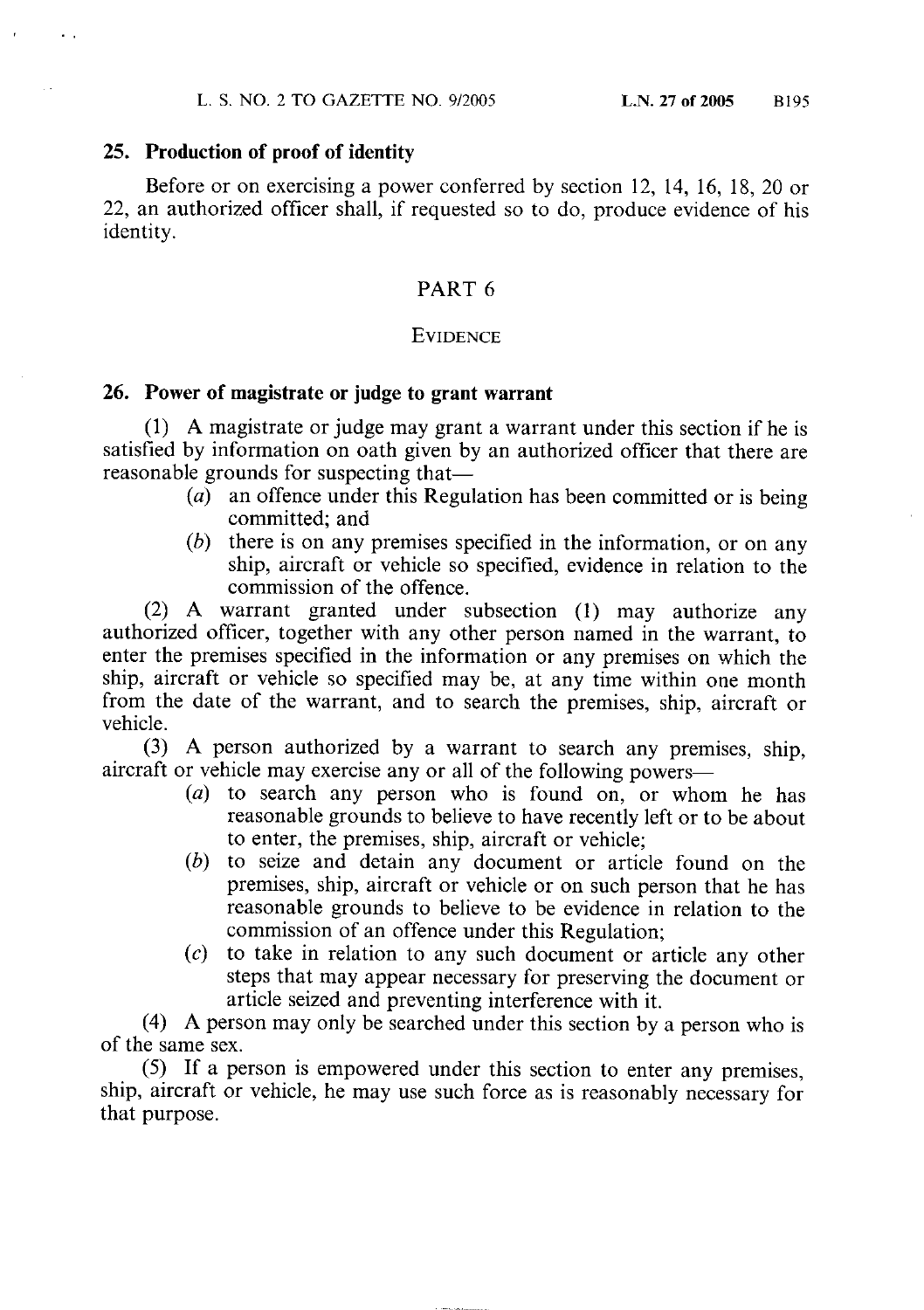#### 27. Detention of documents or articles seized

(1) Subject to subsection (2), any document or article seized under section 26(3) may not be detained for a period of more than 3 months.

(2) If the document or article is relevant to an offence under this Regulation, and proceedings for the offence have begun, the document or article may be detained until the completion of those proceedings.

### PART<sub>7</sub>

#### **DISCLOSURE OF INFORMATION OR DOCUMENTS**

#### 28. Disclosure of information or documents

(1) Any information or document provided, produced or seized in pursuance of this Regulation may be disclosed only if—

- (a) the person who provided or produced the information or document or the person from whom the document was seized has given consent to the disclosure;
- $(b)$  the information or document is disclosed to a person who would have been empowered under this Regulation to request that it be provided or produced;
- the information or document is disclosed on the authority of the  $(c)$ Chief Executive, subject to the information or document being transmitted through and with the approval of the instructing authority, to any organ of the United Nations or to any person in the service of the United Nations or to the Government of any place outside the People's Republic of China for the purpose of assisting the United Nations or that Government in securing compliance with or detecting evasion of measures in relation to the Democratic Republic of the Congo decided on by the Security Council of the United Nations; or
- $(d)$  the information or document is disclosed with a view to the institution of, or otherwise for the purposes of, any proceedings for an offence under this Regulation.
- (2) For the purposes of subsection  $(1)(a)$ 
	- (a) a person may not give consent to the disclosure if he has obtained the information or possessed the document only in his capacity as servant or agent of another person; and
	- $(b)$  a person may give consent to the disclosure if he is entitled to the information or to the possession of the document in his own right.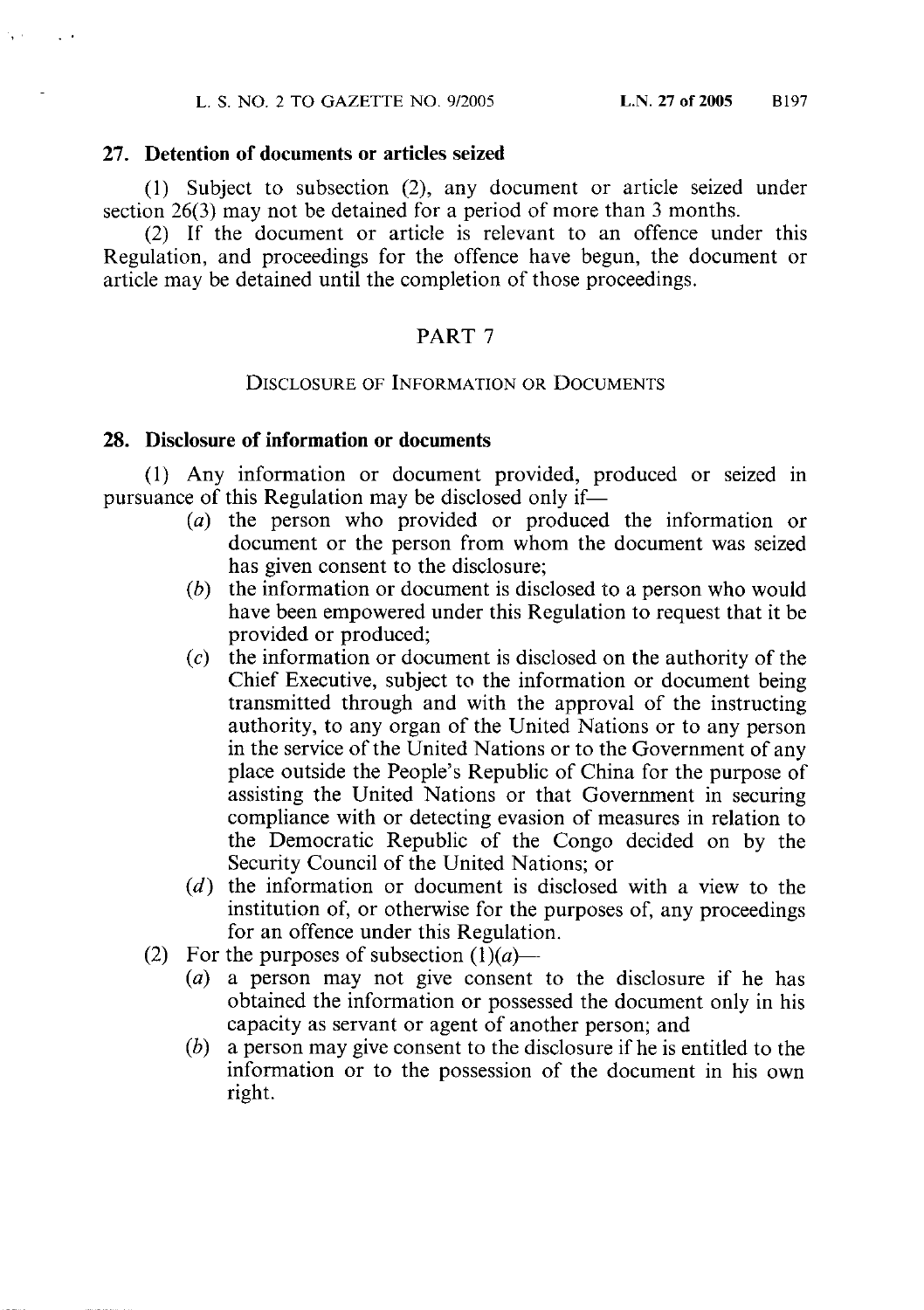#### PART<sub>8</sub>

# OTHER OFFENCES AND MISCELLANEOUS MATTERS

# 29. Liability of person other than principal offender

 $\mathcal{L}_1$  .

Å.

(1) Where the person convicted of an offence against this Regulation is a body corporate and it is proved that the offence was committed with the consent or connivance of, or was attributable to any neglect on the part of, any director, manager, secretary or other similar officer of the body corporate, the director, manager, secretary or other similar officer shall be guilty of the like offence.

(2) Where the person convicted of an offence against this Regulation is a firm and it is proved that the offence was committed with the consent or connivance of, or was attributable to any neglect on the part of, any partner in the firm or any person concerned in the management of the firm, the partner or the person concerned in the management of the firm shall be guilty of the like offence.

## 30. Offences in relation to obstruction of authorized persons, etc.

A person who obstructs another person (including a person acting under the authority of an authorized officer) in the exercise of his powers under this Regulation commits an offence and is liable on conviction to a fine at level 6 and to imprisonment for 6 months.

## 31. Offences in relation to evasion of this **Regulation**

A person who destroys, mutilates, defaces, secretes or removes any document or article with intent to evade any of the provisions of this Regulation commits an offence and is liable-

- (a) on conviction on indictment to a fine and to imprisonment for 2 years; or
- (b) on summary conviction to a fine at level 6 and to imprisonment for 6 months.

## 32. Proceedings to be instituted

(1) Proceedings for an offence under this Regulation may only be instituted by or with the consent of the Secretary for Justice.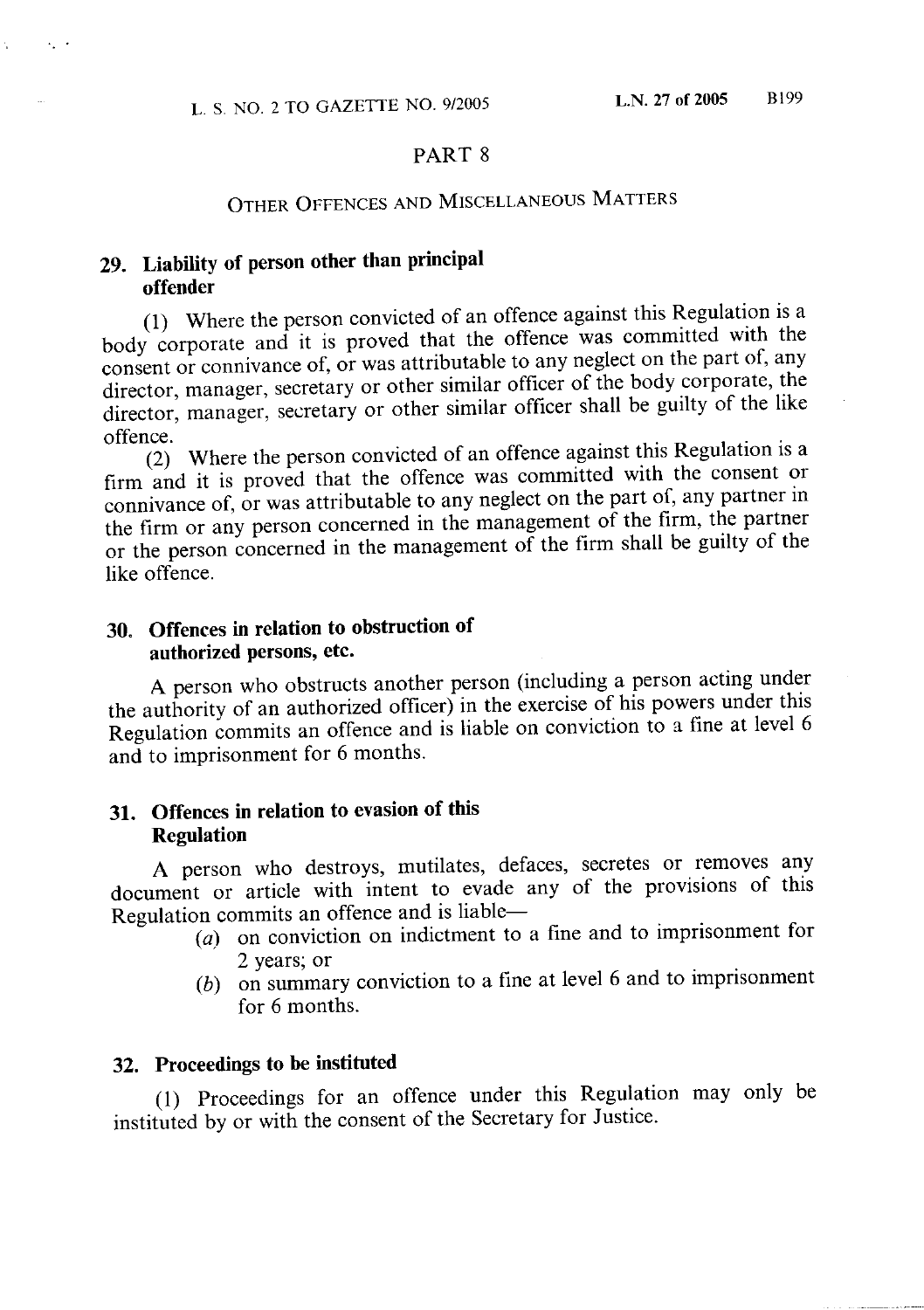#### L. S. NO. 2 TO GAZETTE NO. 9/2005

(2) Summary proceedings for an offence under this Regulation, being an offence alleged to have been committed outside the HKSAR, may be commenced at any time not later than 12 months from the date on which the person charged first enters the HKSAR after committing the offence.

> TUNG Chee-hwa **Chief Executive**

24 February 2005

#### **Explanatory Note**

This Regulation gives effect to a decision of the Security Council of the United Nations ("the Security Council") in Resolution 1552 of 27 July 2004 and provides for the implementation of the following sanctions imposed by the Security Council in Resolution 1493 (2003)-

- $(a)$  prohibitions against direct and indirect sale, supply and transfer of arms and related materials to foreign and Congolese armed groups and militias operating in the territory of North and South Kivu and of Ituri, and to groups not being party to the Global and All Inclusive Agreement on the Transition in the Democratic Republic of the Congo signed in Pretoria on 17 December 2002:
- (b) prohibitions against provision to such groups and militias of advice, assistance or training related to military activities.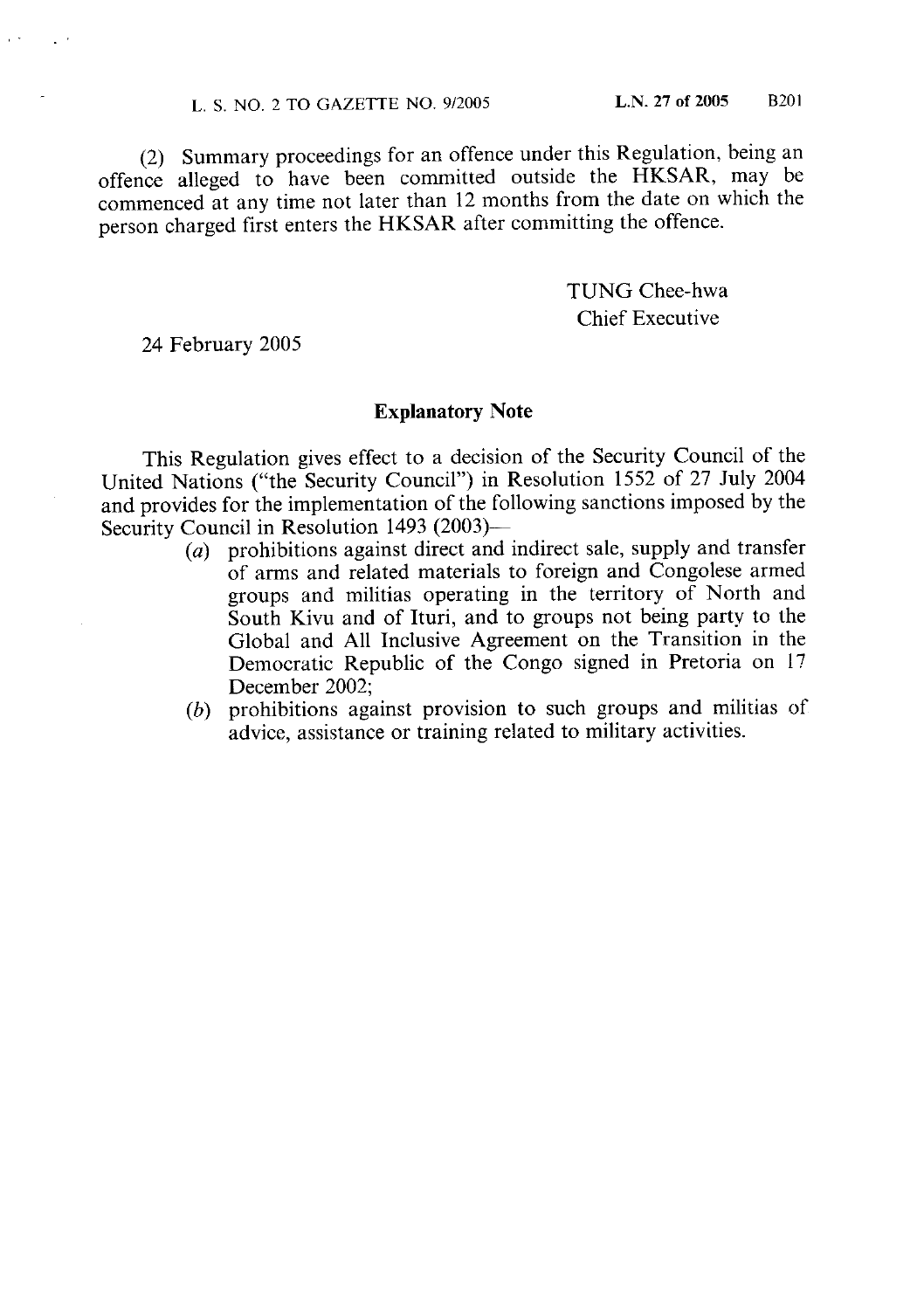Annex B

## United Nations Sanctions Ordinance (Cap. 537)

# United Nations Sanctions (Democratic Republic of the Congo) Regulation

This is to confirm that the Chief Executive received specific instruction from the Ministry of Foreign Affairs of the People's Republic of China in August 2004 which requested the Government of the Hong Kong Special Administrative Region to fully implement Resolutions No. 1493 and 1552 of the Security Council of the United Nations, and that the United Nations Sanctions (Democratic Republic of the Congo) Regulation was made in pursuance of that instruction.

Dated this  $8th$  day of March

2005

(Donald Tsang) Chief Secretary for Administration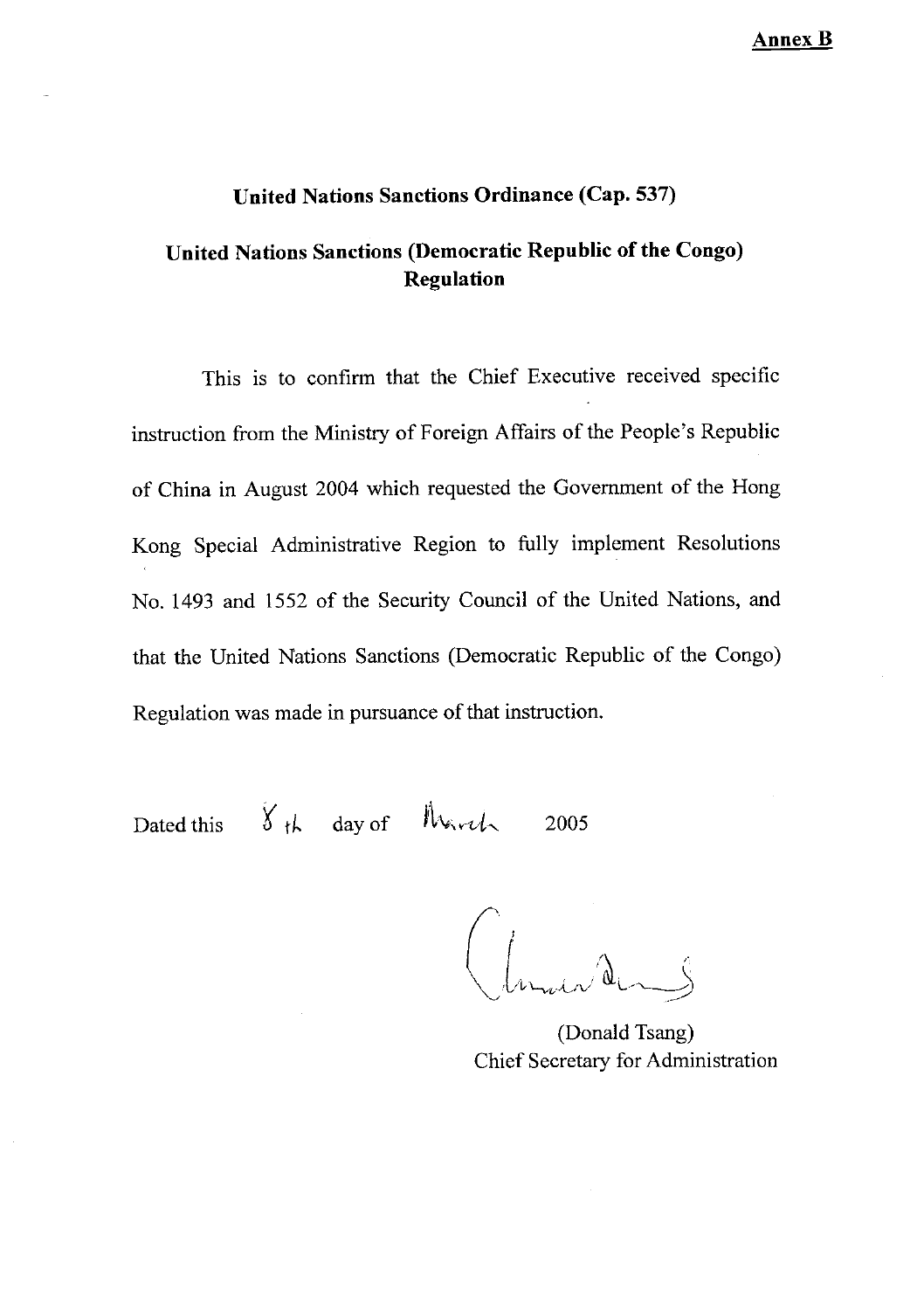Annex C

#### **United Nations**

 $S$ /RES/1493 (2003)



**Security Council** 

Distr.: General 28 July 2003

#### **Resolution 1493 (2003)**

Adopted by the Security Council at its 4797th meeting, on 28 July 2003

#### The Security Council.

Recalling its previous resolutions and the statements by its President concerning the Democratic Republic of the Congo,

Reaffirming its commitment to respect for the sovereignty, territorial integrity and political independence of the Democratic Republic of the Congo and all the States of the region,

Reaffirming also the obligations of all States to refrain from the use of force against the territorial integrity and political independence of any State or in any other manner incompatible with the purposes and principles of the United Nations,

Concerned by the continued illegal exploitation of the natural resources of the Democratic Republic of the Congo, and reaffirming in this regard its commitment to respect for the sovereignty of the Democratic Republic of the Congo over its natural resources,

Welcoming the conclusion of the Global and All Inclusive Agreement on the Transition in the Democratic Republic of the Congo (signed in Pretoria on 17 December 2002), and the subsequent establishment of the Government of National unity and Transition,

Deeply concerned by the continuation of hostilities in the eastern part of the Democratic Republic of the Congo, particularly in North and South Kivu and in Ituri, and by the grave violations of human rights'and of international humanitarian law that accompany them,

Recalling that it is incumbent on all the parties to cooperate in the overall deployment of the United Nations Organization Mission in the Democratic Republic of the Congo (MONUC),

Renewing its support to the Interim Emergency Multinational Force deployed in Bunia and stressing the need to ensure effective and timely replacement of the Force, as requested in resolution 1484 (2003), to contribute in the best way to the stabilization of Ituri.

 $03-44315$  (E) **CBHBE**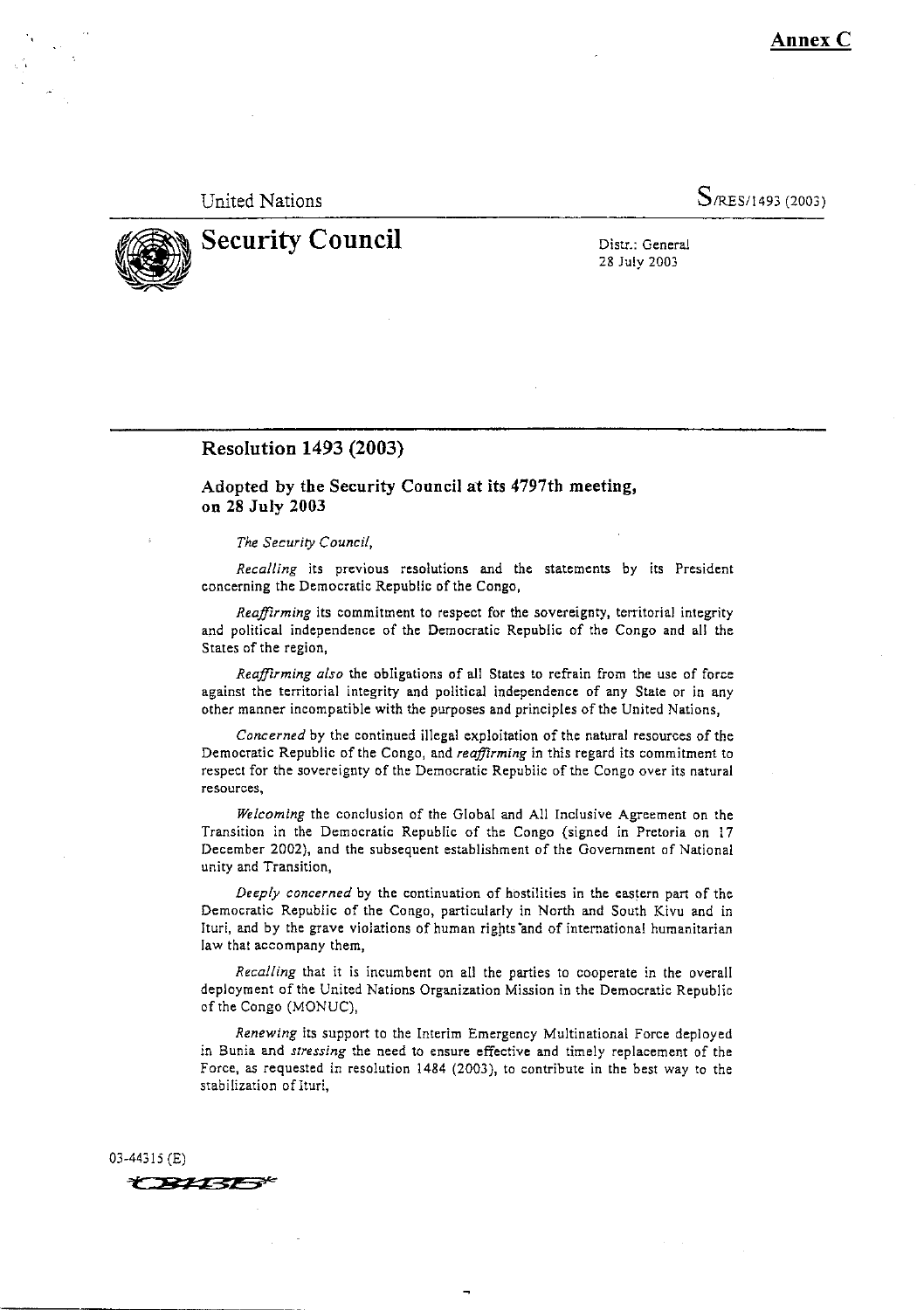Taking note of the second special report of the Secretary-General on MONUC, of 27 May 2003 (S/2003/566), and of its recommendations,

Taking note also of the report of the Security Council Mission to Central Africa, of 18 June 2003 (S/2003/653),

Noting that the situation in the Democratic Republic of the Congo continues to constitute a threat to international peace and security in the region,

Acting under Chapter VII of the Charter of the United Nations,

Expresses satisfaction at the promulgation, on 4 April 2003, of the  $\mathbf{1}$ . Transitional Constitution in the Democratic Republic of the Congo and at the formation, announced on 30 June 2003, of the Government of National unity and Transition, encourages the Congolese parties to take the necessary decisions in order to allow the transitional institutions to begin functioning effectively, and encourages them also in this regard to include representatives of the interim institutions that emerged from the Ituri Pacification Commission in the transitional institutions;

Decides to extend the mandate of MONUC until 30 July 2004;  $2<sup>1</sup>$ 

Notes with appreciation the recommendations in the second special  $\overline{3}$ . report of the Secretary-General and *authorizes* increasing the military strength of MONUC to 10,800 personnel;

Requests the Secretary-General to ensure, through his Special  $\mathbf{4}$ . Representative for the Democratic Republic of the Congo, who convenes the International Committee in support of the Transition, the coordination of all the activities of the United Nations system in the Democratic Republic of the Congo, and to facilitate coordination with other national and international actors of activities in support of the transition;

Encourages MONUC, in coordination with other United Nations agencies, 5. donors and non-governmental organizations, to provide assistance, during the transition period, for the reform of the security forces, the re-establishment of a State based on the rule of law and the preparation and holding of elections, throughout the territory of the Democratic Republic of the Congo, and welcomes, in this regard, the efforts of the Member States to support the transition and national reconciliation;

Approves the temporary deployment of MONUC personnel intended, 6. during the first months of the establishment of the transitional institutions, to participate in a multi-layer security system in Kinshasa in accordance with paragraphs 35 to 38 of the second special report of the Secretary-General, approves also the reconfiguration of the MONUC civilian police component as outlined in paragraph 42 of that report, and encourages MONUC to continue to support police development in areas of urgent need;

Encourages donors to support the establishment of an integrated  $\mathcal{I}$ Congolese police unit and approves the provision by MONUC of the additional assistance that might be needed for its training;

Strongly condemns the acts of violence systematically perpetrated against civilians, including the massacres, as well as other atrocities and violations of international humanitarian law and human rights, in particular, sexual violence against women and girls, stresses the need to bring to justice those responsible, including those at the command level, and urges all parties, including the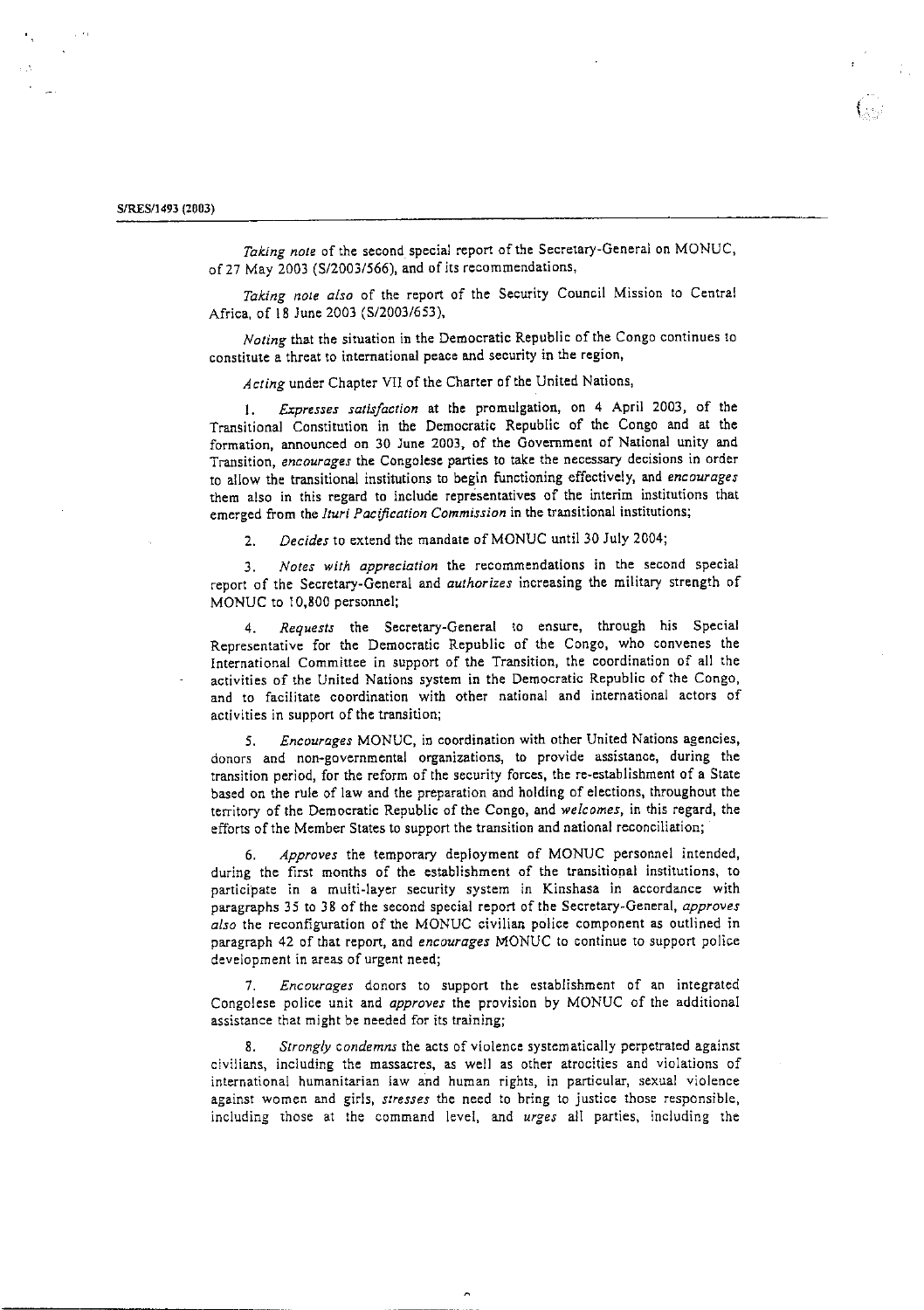Government of the Democratic Republic of the Congo, to take all necessary steps to prevent further violations of human rights and international humanitarian law, in particular those committed against civilians;

Reaffirms the importance of a gender perspective in peacekeeping operations in accordance with resolution 1325 (2000), recalls the need to address violence against women and girls as a tool of warfare, and in this respect encourages MONUC to continue to actively address this issue; and calls on MONUC to increase the deployment of women as military observers as well as in other capacities;

10. Reaffirms that all Congolese parties have an obligation to respect human rights, international humanitarian law and the security and well-being of the civilian population;

11. Urges the Government of National unity and Transition to ensure that the protection of human rights and the establishment of a State based on the rule of law and of an independent judiciary are among its highest priorities, including the establishment of the necessary institutions as reflected in the Global and Allinclusive agreement, encourages the Secretary-General, through his Special Representative, and the United Nations High Commissioner for Human Rights to coordinate their efforts in particular to assist the transitional authorities of the Democratic Republic of the Congo in order to put an end to impunity, and encourages also the African Union to play a role in this regard;

12. States that it is profoundly preoccupied by the humanitarian situation throughout the country and, in particular, in the eastern regions, and demands that all the parties guarantee the security of the civilian population thereby enabling MONUC and humanitarian organizations to have total, unrestricted and immediate access to the population groups in need;

13. Strongly condemns the continued recruitment and use of children in the hostilities in the Democratic Republic of the Congo, especially in North and South Kivu and in Ituri, and reiterates the request addressed to all the parties, in Security Council resolution 1460 (2003) to provide the Special Representative of the Secretary-General with information on the measures that they have taken to put an end to the recruitment and use of children in their armed components, as well as the requests concerning the protection of children set forth in resolution 1261 (1999) and subsequent resolutions;

14. Strongly condemns the continuing armed conflict in the eastern part of the Democratic Republic of the Congo especially the serious ceasefire violations that occurred recently in North and South. Kivu, including in particular the offensives by the Congolese Rally for Democracy (RCD-Goma), demands that all the parties, in compliance with the Bujumbura "Acte d'Engagement" of 19 June 2003, establish without delay or precondition the full cessation of hostilities and withdraw to the positions agreed to in the Kampala/Harare disengagement plans, and that they refrain from any provocative action;

15. Demands that all the parties desist from any interference with freedom of movement of United Nations personnel, recalls that all the parties have the obligation to provide full and unhindered access to MONUC to allow it to carry out its mandate, and asks the Special Representative of the Secretary-General to report any failure to comply with this obligation;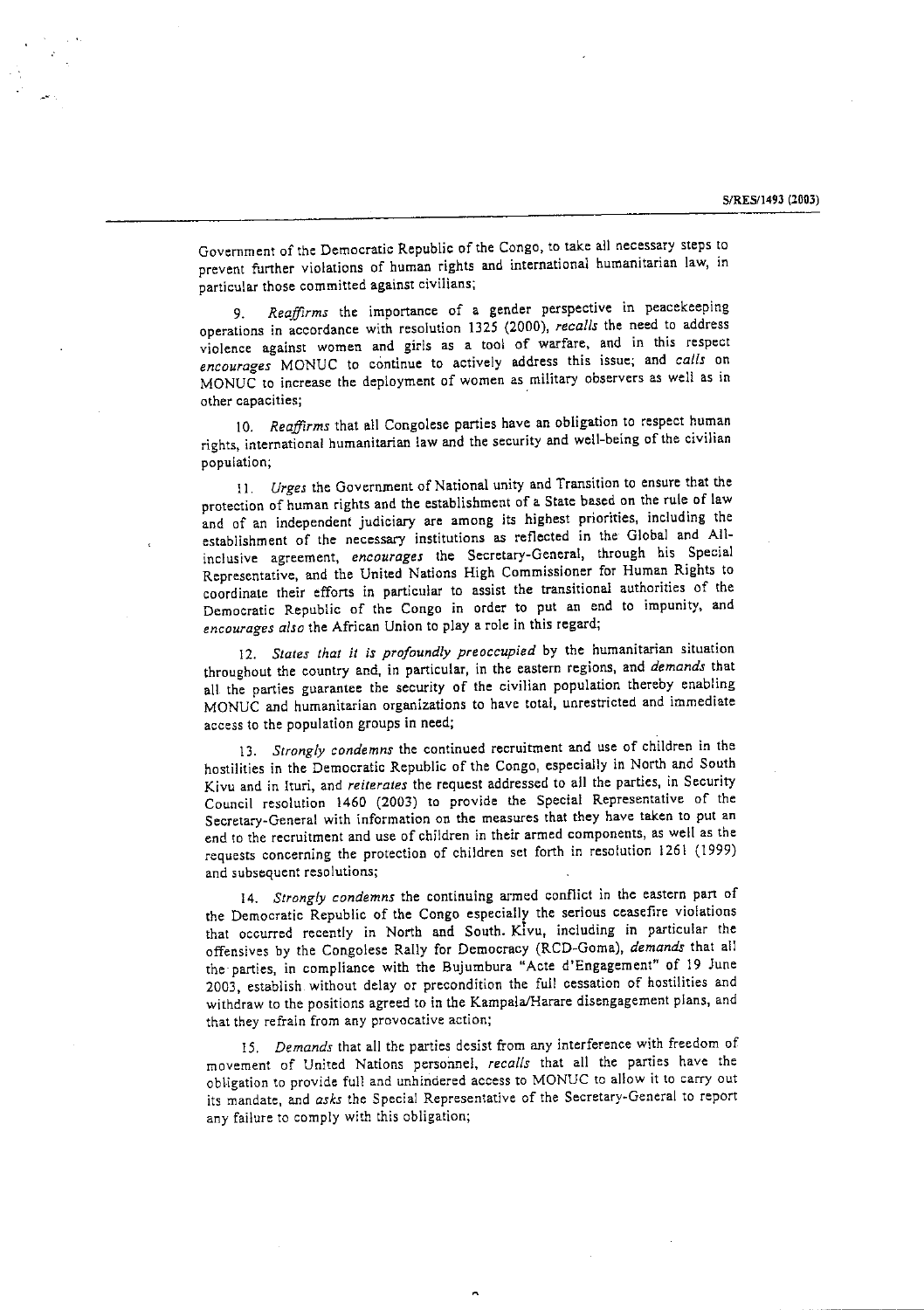#### S/RES/1493 (2003)

16. Expresses concern at the fact that the continuing hostilities in the eastern part of the Democratic Republic of the Congo are seriously compromising MONUC action in the process of the disarmament, demobilization, repatriation, reintegration or resettlement (DDRRR) of the foreign armed groups referred to in chapter 9.1 of the Lusaka Ceasefire Agreement (S/1999/815), urges all the parties concerned to cooperate with MONUC and underscores the importance of making rapid and appreciable progress in that process;

17. Authorizes MONUC to assist the Government of National Unity and Transition in disarming and demobilizing those Congolese combatants who may voluntarily decide to enter the disarmament, demobilization and reintegration (DDR) process within the framework of the Multi-Country Demobilization and Reintegration Programme, pending the establishment of a national DDR programme in coordination with the United Nations Development Programme and other agencies concerned:

18. Demands that all States and in particular those in the region, including the Democratic Republic of the Congo, ensure that no direct or indirect assistance, especially military or financial assistance, is given to the movements and armed groups present in the Democratic Republic of the Congo;

19. Demands that all parties provide full access to MONUC military observers, including in ports, airports, airfields, military bases and border crossings, and requests the Secretary-General to deploy MONUC military observers in North and South Kivu and in Ituri and to report to the Security Council regularly on the position of the movements and armed groups and on information concerning arms supply and the presence of foreign military, especially by monitoring the use of landing strips in that region;

20. Decides that all States, including the Democratic Republic of the Congo, shall, for an initial period of 12 months from the adoption of this resolution, take the necessary measures to prevent the direct or indirect supply, sale or transfer, from their territories or by their nationals, or using their flag vessels or aircraft, of arms and any related materiel, and the provision of any assistance, advice or training related to military activities, to all foreign and Congolese armed groups and militias operating in the territory of North and South Kivu and of Ituri, and to groups not party to the Global and All-inclusive agreement, in the Democratic Republic of the Congo;

21. Decides that the measures imposed by paragraph 20 above shall not apply to:

- supplies to MONUC, the Interim Emergency Multinational Force deployed in Bunia and the integrated Congolese national army and police forces;
- supplies of non-lethal military equipment intended solely for humanitarian or protective use, and related technical assistance and training as notified in advance to the Secretary-General through its Special Representative;

22. Decides that, at the end of the initial 12 months, the Security Council will review the situation in the Democratic Republic of the Congo and in particular in the eastern part of the country, with a view to renewing the measures stipulated in paragraph 20 above if no significant progress has been made in the peace process, in particular an end to support for armed groups, an effective ceasefire and progress in the DDRRR by foreign and Congolese armed groups;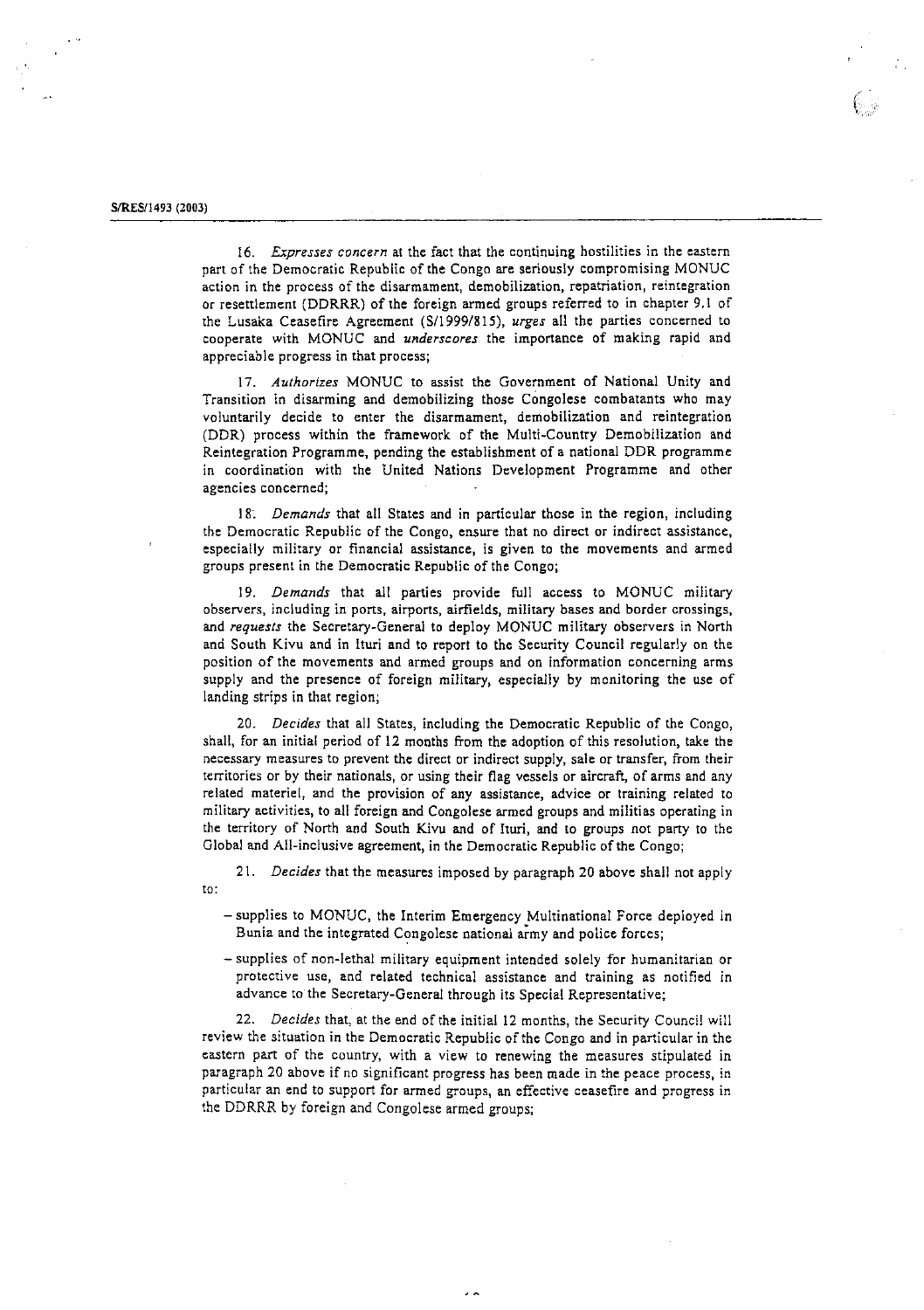23. Expresses its determination closely to monitor compliance with the measures laid down in paragraph 20 and to consider necessary steps to ensure the effective monitoring and implementation of these measures, including the possible establishment of a monitoring mechanism:

24. Urges the States neighbouring the Democratic Republic of the Congo, particularly Rwanda and Uganda, which have an influence over movements and armed groups operating in the territory of the Democratic Republic of the Congo, to exercise a positive influence on them to settle their disputes by peaceful means and join in the process of national reconciliation;

25. Authorizes MONUC to take the necessary measures in the areas of deployment of its armed units, and as it deems it within its capabilities:

- to protect United Nations personnel, facilities, installations and equipment;

- to ensure the security and freedom of movement of its personnel, including in particular those engaged in missions of observation, verification or DDRRR;
- to protect civilians and humanitarian workers under imminent threat of physical violence;
- and to contribute to the improvement of the security conditions in which humanitarian assistance is provided;

26. Authorizes MONUC to use all necessary means to fulfil its mandate in the Ituri district and, as it deems it within its capabilities, in North and South Kivu;

27. Requests the Secretary-General to deploy in the Ituri district, as soon as possible, the tactical brigade-size force whose concept of operation is set out in paragraphs 48 to 54 of his second special report, including the reinforced MONUC presence in Bunia by mid-August 2003 as requested in resolution 1484 (2003), particularly with a view to helping to stabilize the security conditions and improving the humanitarian situation, ensuring the protection of airfields and displaced persons living in camps and, if the circumstances warrant it, helping to ensure the security of the civilian population and the personnel of the United Nations and the humanitarian organizations in Bunia and its environs and eventually, as the situation permits, in other parts of Ituri;

28. Condemns categorically the illegal exploitation of the natural resources and other sources of wealth of the Democratic Republic of the Congo and expresses its intention to consider means that could be used to end it, awaits with interest the report to be submitted shortly by the group of experts on such illegal exploitation and on the link that exists between it and the continuation of hostilities, and demands that all parties and interested States offer full cooperation to the group of experts:

29. Encourages the Governments of the Democratic Republic of the Congo, Rwanda, Uganda and Burundi to take steps to normalize their relations and cooperate in assuring mutual security along their common borders, and invites these Governments to conclude good-neighbourly agreements among themselves;

30. Reaffirms that an international conference on peace, security, democracy and development in the Great Lakes region of Africa, with participation by all the Governments of the region and all the other parties concerned, should be organized at the appropriate time under the aegis of the United Nations and the African Union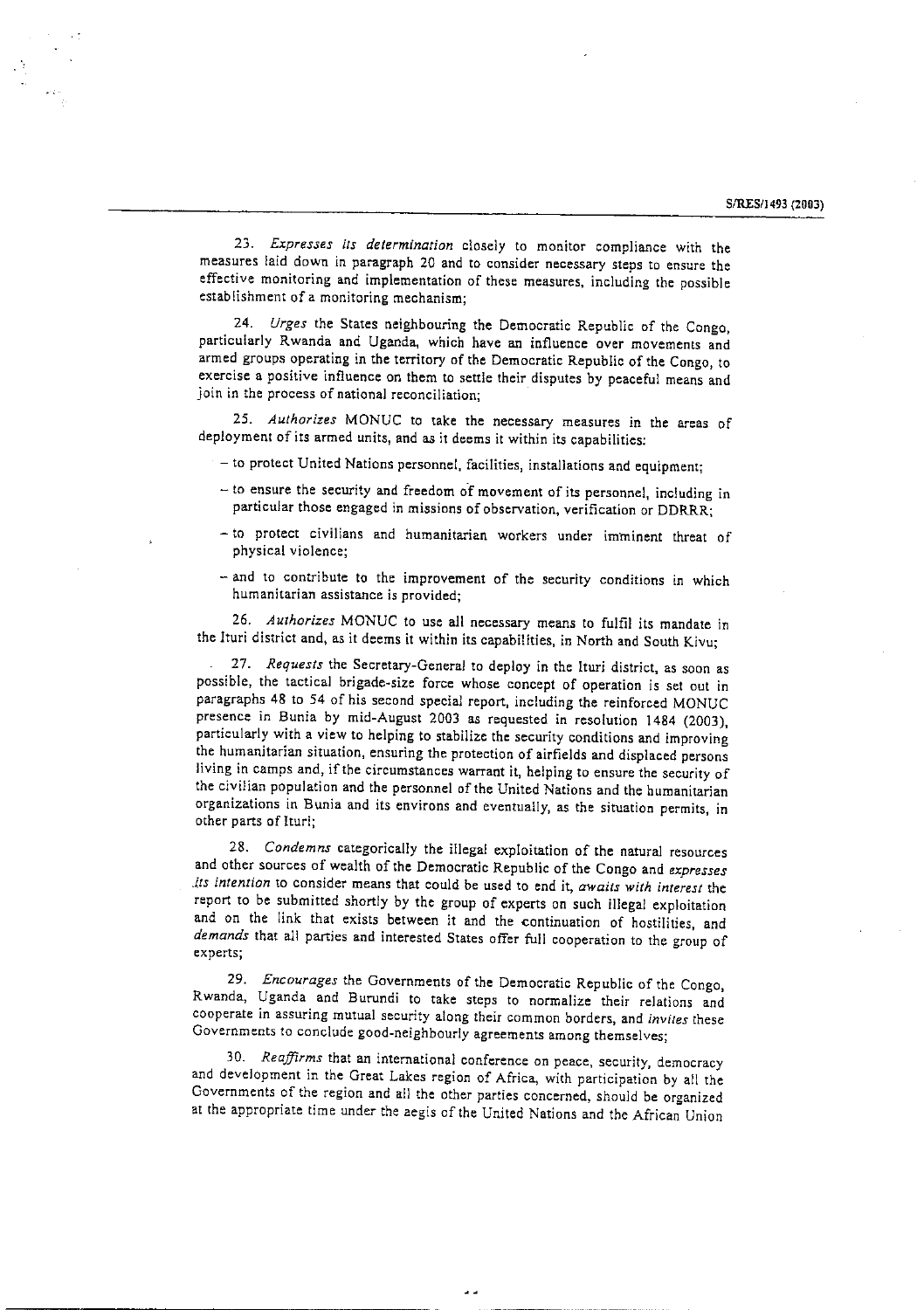#### S/RES/1493 (2003)

with a view to strengthening stability in the region and working out conditions that will enable everyone to enjoy the right to live peacefully within national borders;

 $\hat{V}$ 

31. Reiterates its support unreservedly for the Special Representative of the Secretary-General and for all MONUC personnel, and for the efforts they continue to make to assist the parties in the Democratic Republic of the Congo and in the region to advance the peace process;

32. Decides to remain actively seized of the matter.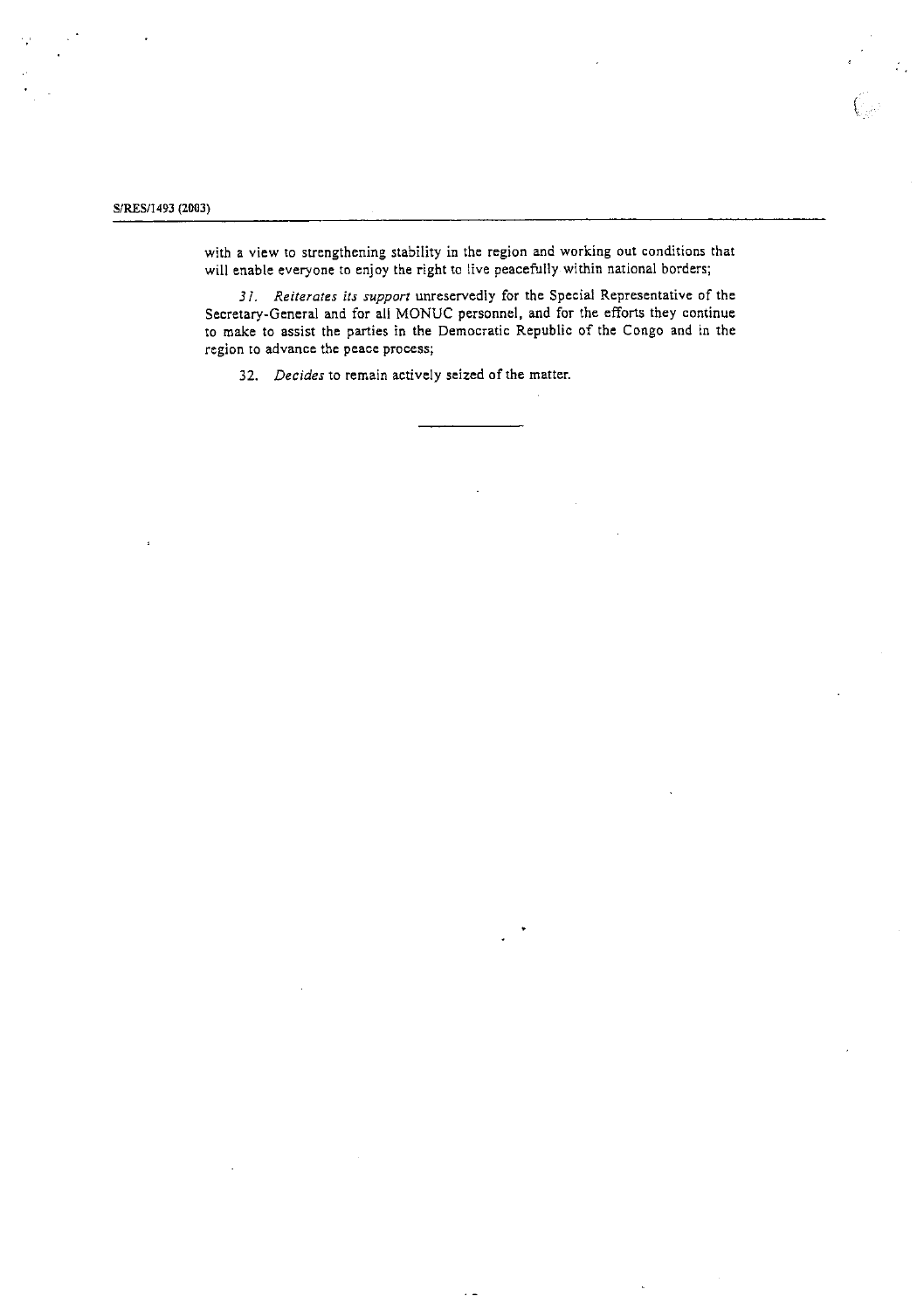Annex D

**United Nations** 

S/RES/1552 (2004)

# **Security Council**

Distr.: General 27 July 2004

#### **Resolution 1552 (2004)**

#### Adopted by the Security Council at its 5011th meeting, on 27 July 2004

#### The Security Council,

Recalling its previous resolutions and the statements by its President concerning the Democratic Republic of the Congo, in particular resolutions 1493 of 28 July 2003 and 1533 of 12 March 2004,

Reiterating its concern regarding the presence of armed groups and militias in the Eastern part of the Democratic Republic of the Congo, particularly in the provinces of North and South Kivu and in the Ituri district, which perpetuate a climate of insecurity in the whole region,

Condemning the continuing illicit flow of weapons within and into the Democratic Republic of the Congo, and declaring its determination to closely monitor compliance with the arms embargo imposed by its resolution 1493 of 28 July 2003,

Taking note of the report and of the recommendations of the Group of experts referred to in paragraph 10 of resolution 1533, dated 15 July 2004 (S/2004/551), transmitted by the Committee established in accordance with paragraph 8 of the same resolution (hereafter the Committee),

Noting that the situation in the Democratic Republic of the Congo continues to constitute a threat to international peace and security in the region,

Acting under Chapter VII of the Charter of the United Nations,

Reaffirms the demands of paragraphs 15, 18 and 19 of resolution 1493;  $\mathbf{1}$ .

Decides, in light of the failure by the parties to comply with these  $2.$ demands, to renew, until 31 July 2005, the provisions of paragraphs 20 to 22 of resolution 1493 and all the provisions of resolution 1533;  $\frac{1}{2}$  and  $\frac{1}{2}$ 

Expresses its intention to modify or to remove those provisions if it  $3.$ determines that the demands noted above have been satisfied;

Decides further that it will review those measures by 1 October 2004, and  $4<sub>1</sub>$ periodically thereafter;

04-44246 (E)  $*0444246*$